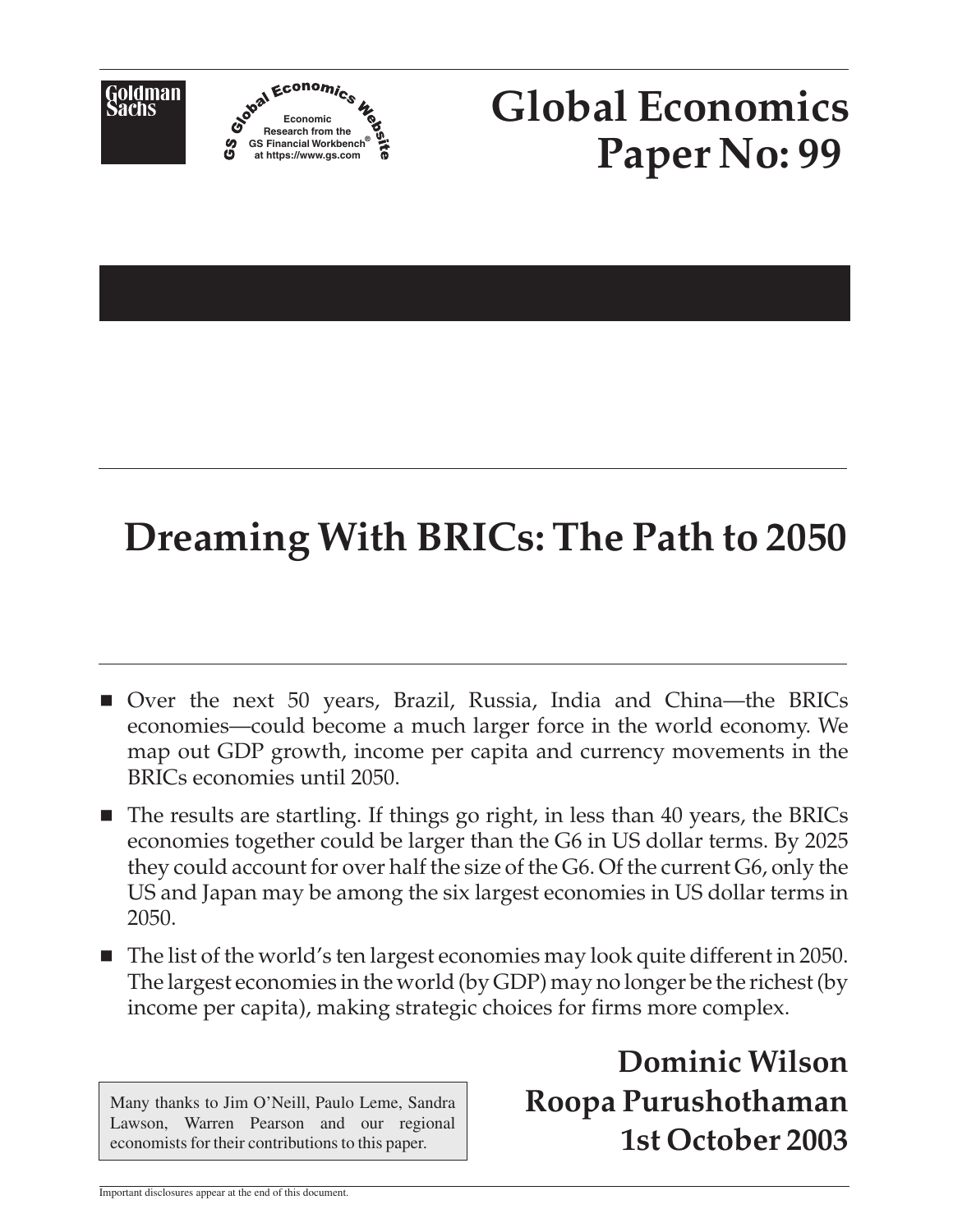# **SUMMARY**

- Over the next 50 years, Brazil, Russia, India and China—the BRICs economies—could become a much larger force in the world economy. Using the latest demographic projections and a model of capital accumulation and productivity growth, we map out GDP growth, income per capita and currency movements in the BRICs economies until 2050.
- The results are startling. If things go right, in less than 40 years, the BRICs economies together could be larger than the G6 in US dollar terms. By 2025 they could account for over half the size of the G6. Currently they are worth less than 15%. Of the current G6, only the US and Japan may be among the six largest economies in US dollar terms in 2050.
- About two-thirds of the increase in US dollar GDP from the BRICs should come from higher real growth, with the balance through currency appreciation. The BRICs' real exchange rates could appreciate by up to 300% over the next 50 years (an average of 2.5% a year).
- The shift in GDP relative to the G6 takes place steadily over the period, but is most dramatic in the first 30 years. Growth for the BRICs is likely to slow significantly toward the end of the period, with only India seeing growth rates significantly above 3% by 2050. And individuals in the BRICs are still likely to be poorer on average than individuals in the G6 economies, with the exception of Russia. China's per capita income could be roughly what the developed economies are now (about US\$30,000 per capita).
- As early as 2009, the annual increase in US dollar spending from the BRICs could be greater than that from the G6 and more than twice as much in dollar terms as it is now. By 2025 the annual increase in US dollar spending from the BRICs could be twice that of the G6, and four times higher by 2050.
- $\blacksquare$  The key assumption underlying our projections is that the BRICs maintain policies and develop institutions that are supportive of growth. Each of the BRICs faces significant challenges in keeping development on track. This means that there is a good chance that our projections are not met, either through bad policy or bad luck. But if the BRICs come anywhere close to meeting the projections set out here, the implications for the pattern of growth and economic activity could be large.
- The relative importance of the BRICs as an engine of new demand growth and spending power may shift more dramatically and quickly than expected. Higher growth in these economies could offset the impact of greying populations and slower growth in the advanced economies.
- Higher growth may lead to higher returns and increased demand for capital. The weight of the BRICs in investment portfolios could rise sharply. Capital flows might move further in their favour, prompting major currency realignments.
- **E** Rising incomes may also see these economies move through the 'sweet spot' of growth for different kinds of products, as local spending patterns change. This could be an important determinant of demand and pricing patterns for a range of commodities.
- As today's advanced economies become a shrinking part of the world economy, the accompanying shifts in spending could provide significant opportunities for global companies. Being invested in and involved in the right markets—particularly the right emerging markets—may become an increasingly important strategic choice.
- $\blacksquare$  The list of the world's ten largest economies may look quite different in 2050. The largest economies in the world (by GDP) may no longer be the richest (by income per capita), making strategic choices for firms more complex.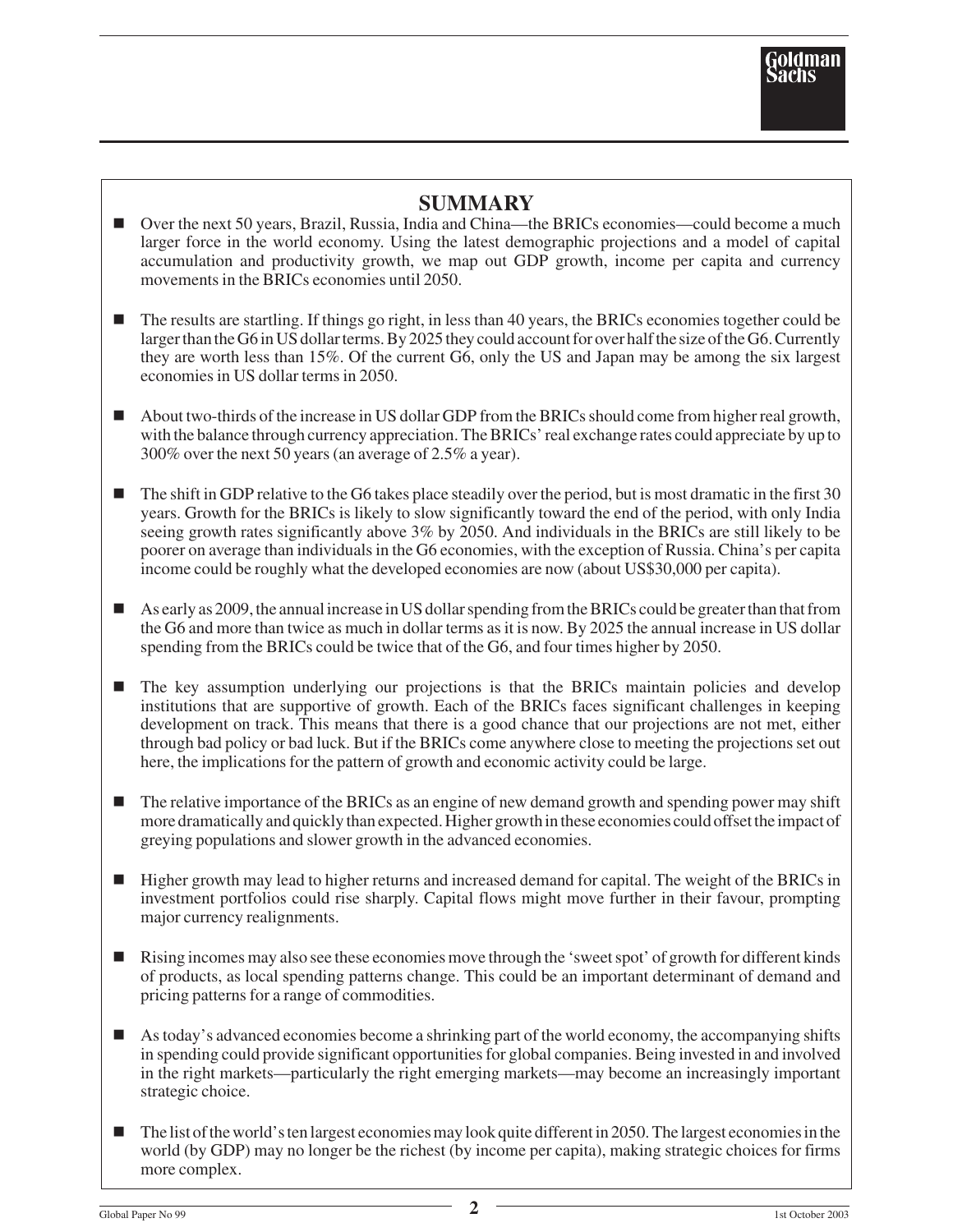The world economy has changed a lot over the past<br>50 years. Over the next 50, the changes could be at least as dramatic.

We have highlighted the importance of thinking about the developing world in our recent global research, focusing on key features of development and globalisation that we think are important to investors with a long-term perspective. A major theme of this work has been that, over the next few decades, the growth generated by the large developing countries, particularly the BRICs (Brazil, Russia, India and China) could become a much larger force in the world economy than it is now—and much larger than many investors currently expect.

In this piece, we gauge just how large a force the BRICs could become over the next 50 years. We do this not simply by extrapolating from current growth rates, but by setting out clear assumptions about how the process of growth and development works and applying a formal framework to generate long-term forecasts. We look at our BRICs projections relative to long-term projections for the G6 (US, Japan, UK, Germany, France and Italy)<sup>1</sup>.

Using the latest demographic projections and a model of capital accumulation and productivity growth, we map out GDP growth, income per capita and currency movements in the BRICs economies until 2050. This allows us to paint a picture of how the world economy might change over the decades ahead.

The results of the exercise are startling. They suggest that if things go right, the BRICs could become a very important source of new global spending in the not too distant future. The chart below shows that India's economy, for instance, could be larger than Japan's by 2032, and China's larger than the US by 2041 (and larger than everyone else as early as 2016). The BRICs economies taken together could be larger than the G6 by 2039.

Our projections are optimistic, in the sense that they assume reasonably successful development. But they are economically sensible, internally consistent and provide a clear benchmark against which investors can set their expectations. There is a good chance that the right conditions in one or another economy will not fall into place and the projections will not be



### **Overtaking the G6: When BRICs' US\$GDP Would Exceed G6**

1 Any decision to limit the sample of countries is to some extent arbitrary. In focusing on the G6 (rather than the G7 or a broader grouping), we decided to limit our focus to those developed economies with GDP currently over US\$1 trillion. This means that Canada and and some of the other larger developed economies are not included. Adding these economies to the analysis would not materially change the conclusions.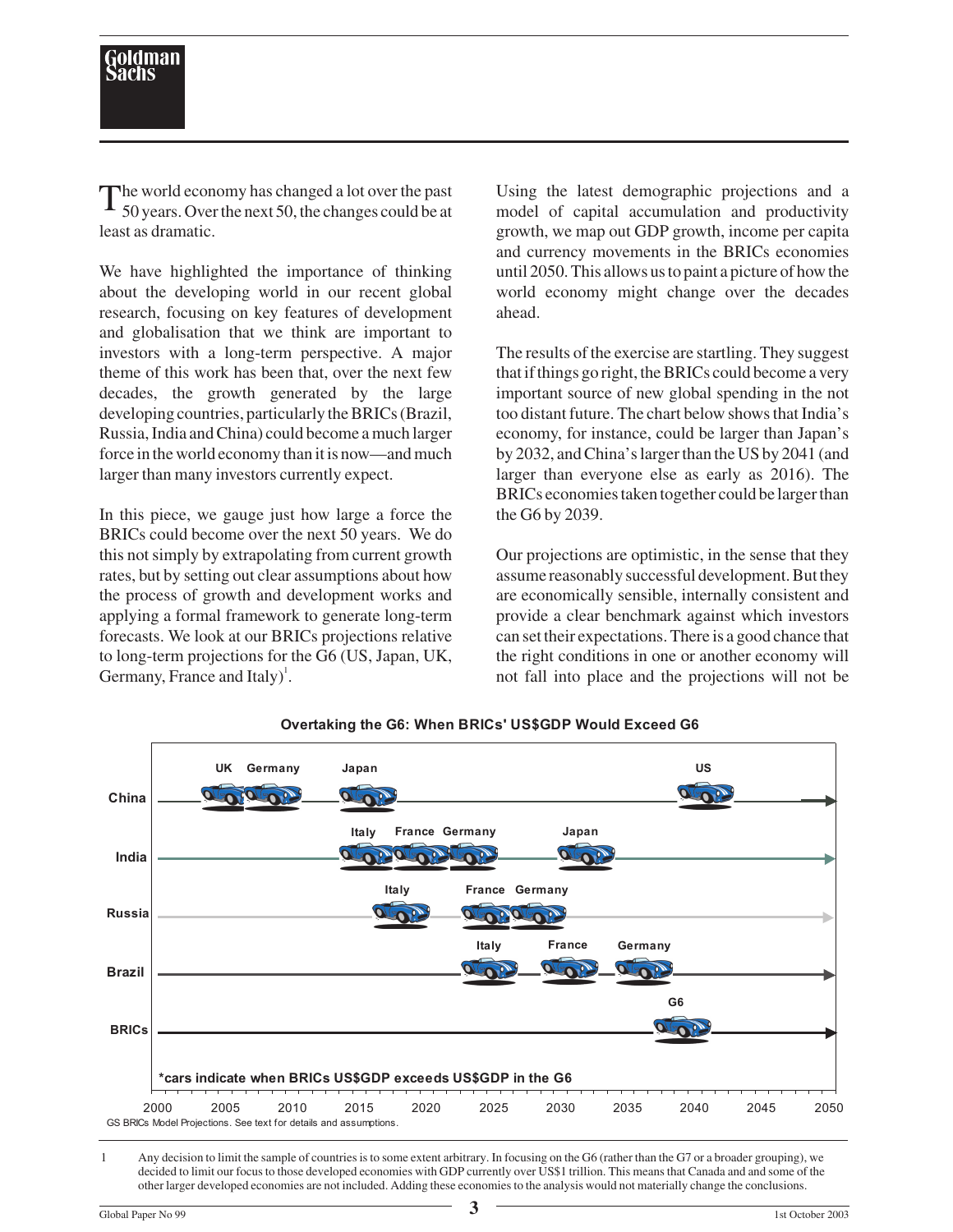

realized. If the BRICs pursue sound policies, however, the world we envisage here might turn out to be a reality, not just a dream.

The projections leave us in no doubt that the progress of the BRICs will be critical to how the world economy evolves. If these economies can fulfil their potential for growth, they could become a dominant force in generating spending growth over the next few decades.

### **A Dramatically Different World**

We start with some key conclusions that describe the way the world might change over the next 50 years. The big assumption underlying all of these projections is that the BRICs maintain growth-supportive policy settings. The charts throughout the text illustrate these points. Our conclusions fall under five main topics: 1) economic size; 2) economic growth; 3) incomes and demographics; 4) global demand patterns; and 5) currency movements.

### **Economic Size**

- In less than 40 years, the BRICs' economies together could be larger than the G6 in US dollar terms. By 2025 they could account for over half the size of the G6. Currently they are worth less than 15%.
- In US dollar terms, China could overtake Germany in the next four years, Japan by 2015 and the US by 2039. India's economy could be larger than all but the US and China in 30 years. Russia would overtake Germany, France, Italy and the UK.
- Of the current G6 (US, Japan, Germany, France, Italy, UK) only the US and Japan may be among the six largest economies in US dollar terms in 2050.

### **Economic Growth**

 India has the potential to show the fastest growth over the next 30 and 50 years. Growth could be higher than 5% over the next 30 years and close to 5% as late as 2050 if development proceeds



**BRICs Share of GDP Rises** (2003 US\$bn)



GS BRICs Model Projections. See text for details and assumptions.



 $\Omega$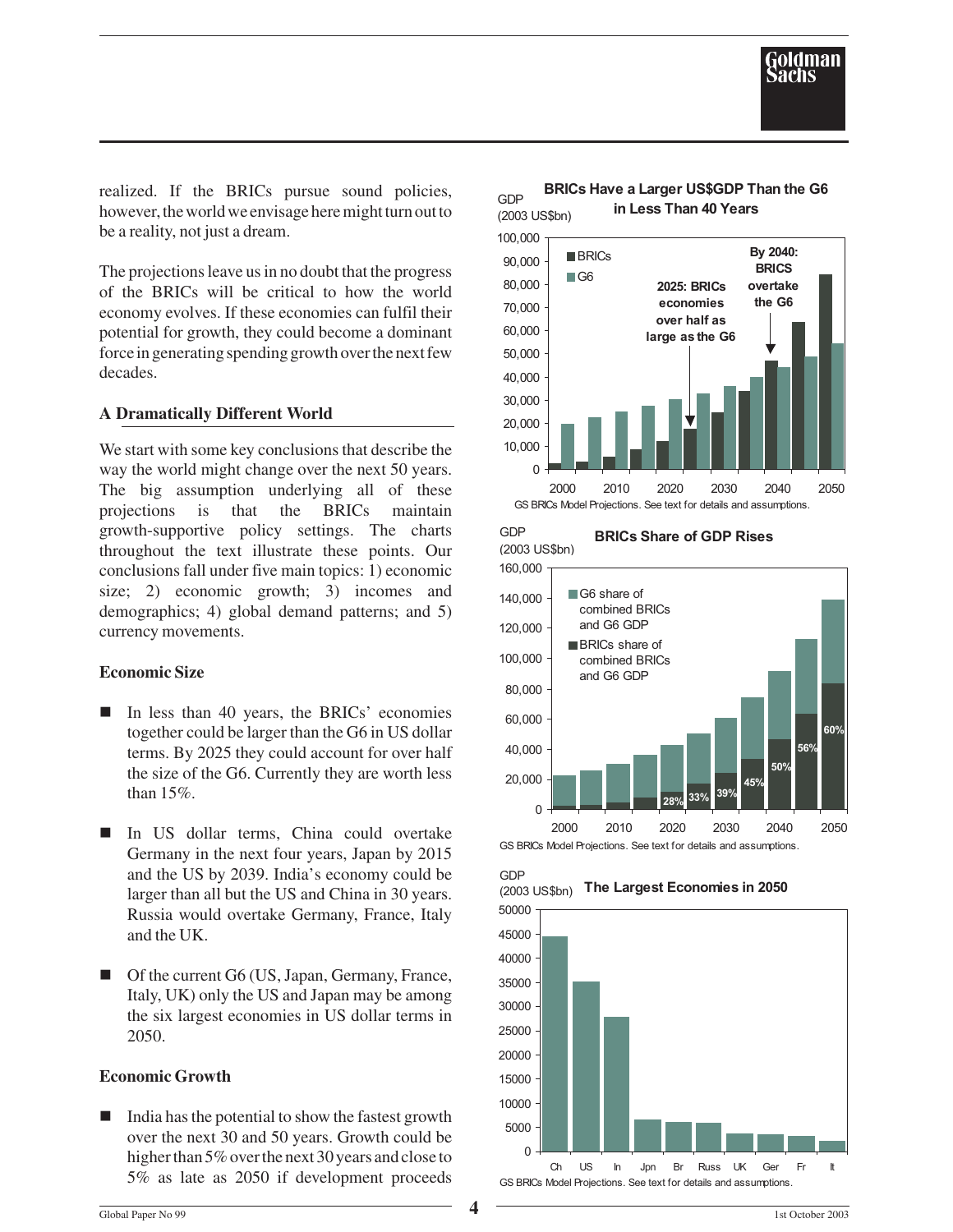

#### **India Shows Most Rapid Growth Potential of the BRICS** 0% 1% 2% 3% 4% 5% 6% 7% 8% 9% Brazil China India Russia real GDP growth (%yoy)

2005 2010 2015 2020 2025 2030 2035 2040 2045 2050 GS BRICs Model Projections. See text for details and assumptions.



**China Overtakes the G3; India Is Close** GDP

successfully.

 $\blacksquare$  Overall, growth for the BRICs is likely to slow significantly over this time frame. By 2050, only India on our projections would be recording growth rates significantly above 3%.

### **Incomes and Demographics**

- Despite much faster growth, individuals in the BRICs are still likely to be poorer on average than individuals in the G6 economies by 2050. Russia is the exception, essentially catching up with the poorer of the G6 in terms of income per capita by 2050. China's per capita income could be similar to where the developed economies are now (about US\$30,000 per capita). By 2030, China's income per capita could be roughly what Korea's is today. In the US, income per capita by 2050 could reach roughly \$80,000.
- Demographics play an important role in the way the world will change. Even within the BRICs, demographic impacts vary greatly. The decline in working-age population is generally projected to take place later than in the developed economies, but will be steeper in Russia and China than India and Brazil.

### **Global Demand Patterns**

■ As early as 2009, the annual increase in US dollar spending from the BRICs could be greater than that from the G6 and more than twice as much in dollar terms as it is now. By 2025 the annual increase in US dollar spending from the BRICs could be twice that of the G6, and four times higher by 2050.

### **Currency Movements**

- Rising exchange rates could contribute a significant amount to the rise in US dollar GDP in the BRICs. About 1/3 of the increase in US dollar GDP from the BRICs over the period may come from rising currencies, with the other 2/3 from faster growth.
- The BRICs' real exchange rates could appreciate by up to 300% over the next 50 years (an average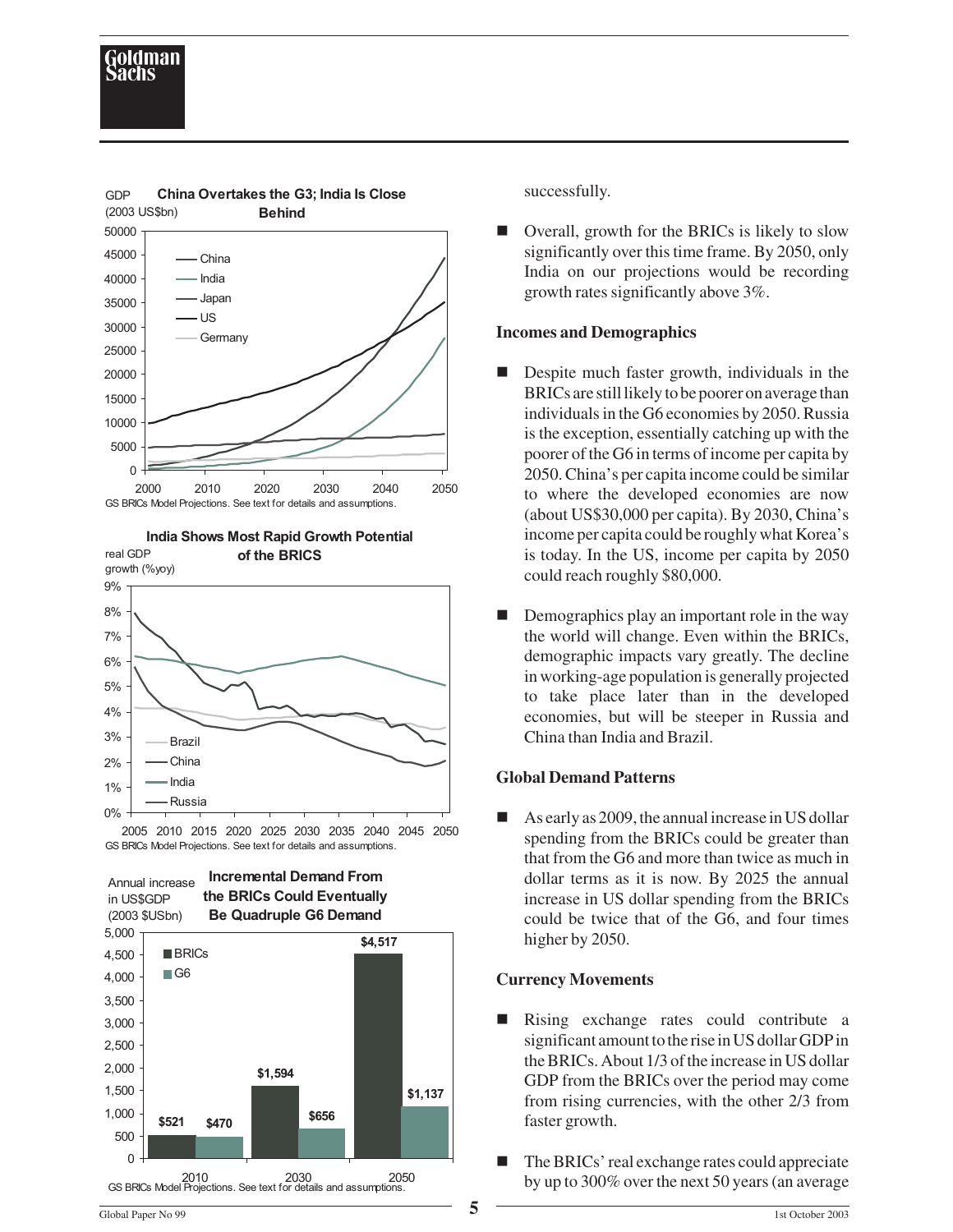of 2.5% a year). China's currency could double in value in ten years' time if growth continued and the exchange rate were allowed to float freely.

### **How Countries Get Richer**

Our predictions may seem dramatic. But over a period of a few decades, the world economy can change a lot. Looking back 30 or 50 years illustrates that point. Fifty years ago, Japan and Germany were struggling to emerge from reconstruction. Thirty years ago, Korea was just beginning to emerge from its position as a low-income nation. And even over the last decade, China's importance to the world economy has increased substantially.

History also illustrates that any kind of long-term projection is subject to a great deal of uncertainty. The further ahead into the future you look, the more uncertain things become. Predictions that the USSR (or Japan) would overtake the US as the dominant economic power turned out to be badly off the mark.

While this makes modeling these kinds of shifts difficult, it is still essential. Over 80% of the value generated by the world's major equity markets will come from earnings delivered more than 10 years away. Developing strategies to position for growth may take several years and require significant forward planning. The best option is to provide a sensible framework, based on clear assumptions.

As developing economies grow, they have the



### potential to post higher growth rates as they catch up with the developed world. This potential comes from two sources. The first is that developing economies have less capital (per worker) than developed economies (in the language of simple growth models they are further from their 'steady states'). Returns on capital are higher and a given investment rate results in higher growth in the capital stock. The second is that developing countries may be able to use technologies available in more developed countries to 'catch up' with developed country techniques.

As countries develop, these forces fade and growth rates tend to slow towards developed country levels. In Japan and Germany, very rapid growth in the 1960s and 1970s gave way to more moderate growth in the 1980s and 1990s. This is why simple extrapolation gives silly answers over long timeframes. As a crude example, assuming that China's GDP growth continued to grow at its current 8% per year over the next three decades would lead to the prediction that China's economy would be three times larger than the US by 2030 in US dollar terms and 25 times larger by 2050.

Countries also grow richer on the back of appreciating currencies. Currencies tend to rise as higher productivity leads economies to converge on Purchasing Power Parity (PPP) exchange rates. There is a clear tendency for countries with higher income per capita to have exchange rates closer to PPP. The BRICs economies all have exchange rates that are a long way below PPP rates. These large



# **BRICs Exchange Rates Could Appreciate**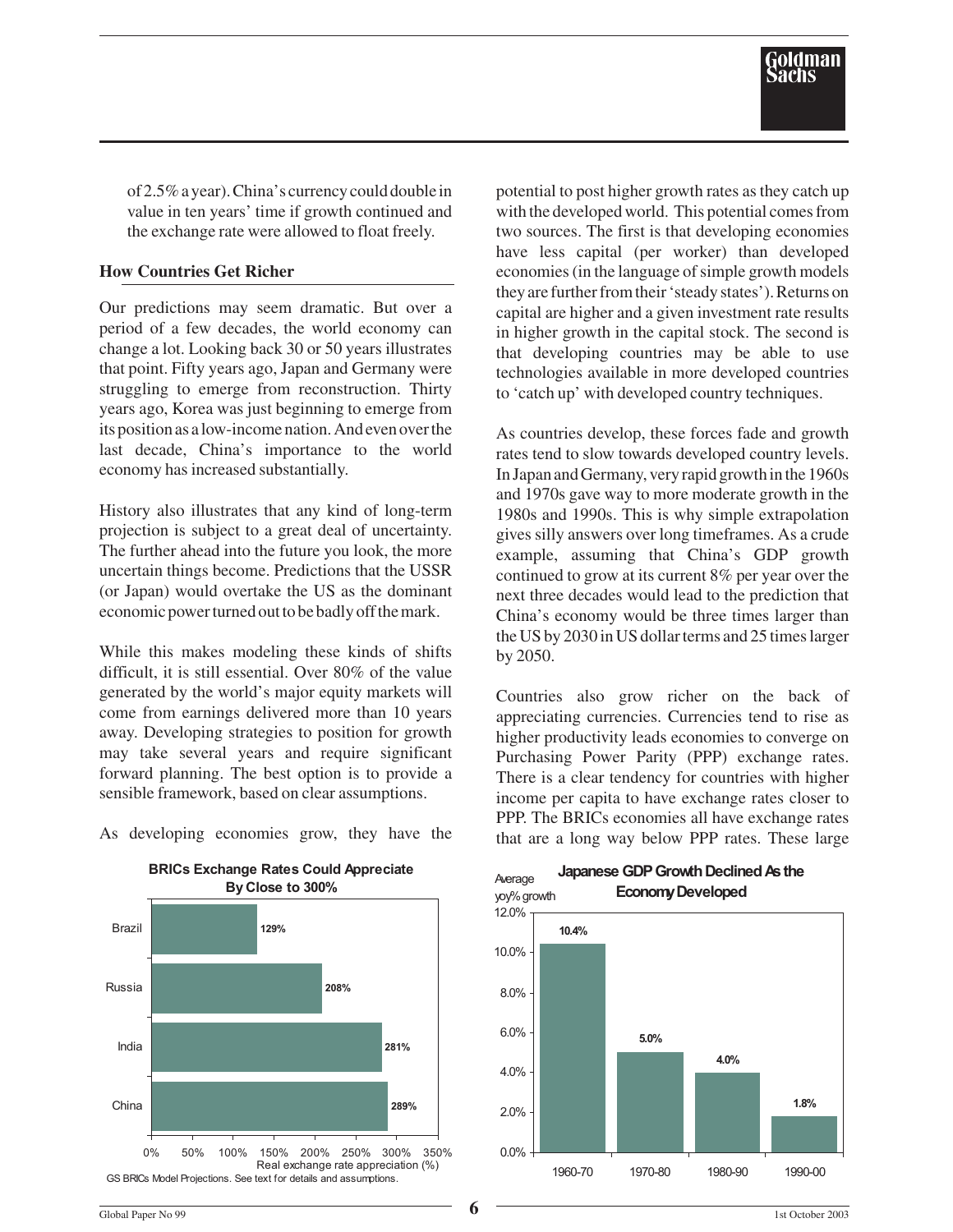### **Higher Income Per Capita Moves Exchange Rates Closer to PPP**



GDP per capita relative to the US\*

differences between PPP and actual exchange rates come about because productivity levels are much lower in developing economies. As they develop and productivity rises, there will be a tendency for their currencies to rise towards PPP. The idea that countries experiencing higher productivity growth tend to appreciate is an important part of both our GSDEER and GSDEEMER models of equilibrium exchange rates.

### **Breaking Down Growth**

To translate these two processes into actual projections, we need to develop a model. The model we use is described in more detail in the Appendix but the intuition behind it is quite simple. Growth accounting divides GDP growth into three components:

- Growth in employment
- Growth in the capital stock
- Technical progress (or total-factor productivity (TFP) growth). $^{2}$

We model each component explicitly. We use the US Census Bureau's demographic projections to forecast employment growth over the long term, assuming that the proportion of the working age population that works stays roughly stable. We use assumptions about the investment rate to map out the path that the capital stock will take over time. And we model TFP growth as a process of catch-up on the developed economies, by assuming that the larger the income gap between the BRICs and the developed economies, the greater the potential for catch-up and stronger TFP growth.

We then use the projections of productivity growth from this exercise to map out the path of the real exchange rate. As in our GSDEER framework, we assume that if an economy experiences higher productivity growth than the US, its equilibrium exchange rate will tend to appreciate.

By varying the assumptions about investment, demographics or the speed of catch-up, we can generate different paths for annual GDP, GDP growth, GDP per capita (in local currency or US dollars), productivity growth and the real exchange rate.

Because both the growth and currency projections are long-term projections, we ignore the impact of the economic cycle. Effectively, the projections can be interpreted as growth in the trend (or potential growth) of the economy and the currencies' path as an equililibrium path. Where economies peg their exchange rates (as in China), it is even more important to view the exchange rate projections as an equilibrium real rate. In practice, real exchange rate appreciation might come about through a combination of nominal appreciation and higher inflation, with different mixes having different implications. We abstract from inflation, expressing all of our projections in real terms (either 2003 local currency or  $2003$  US dollars).<sup>3</sup>

Generally speaking, the structure of the models is identical across the four economies. We make two minor alterations. We assume that the 'convergence speed' of TFP in Brazil and India is slower than in

<sup>2</sup> We do not explicitly allow for increases in human capital (education), which are implicitly picked up in the technical progress/TFP term in our model.

<sup>3</sup> Higher inflation in the BRICs would raise nominal GDP forecasts in local currencies and nominal exchange rates, but would not change the forecasts of real GDP or of US dollar GDP under the standard assumption that higher inflation would translate into an offsetting depreciation in the currency.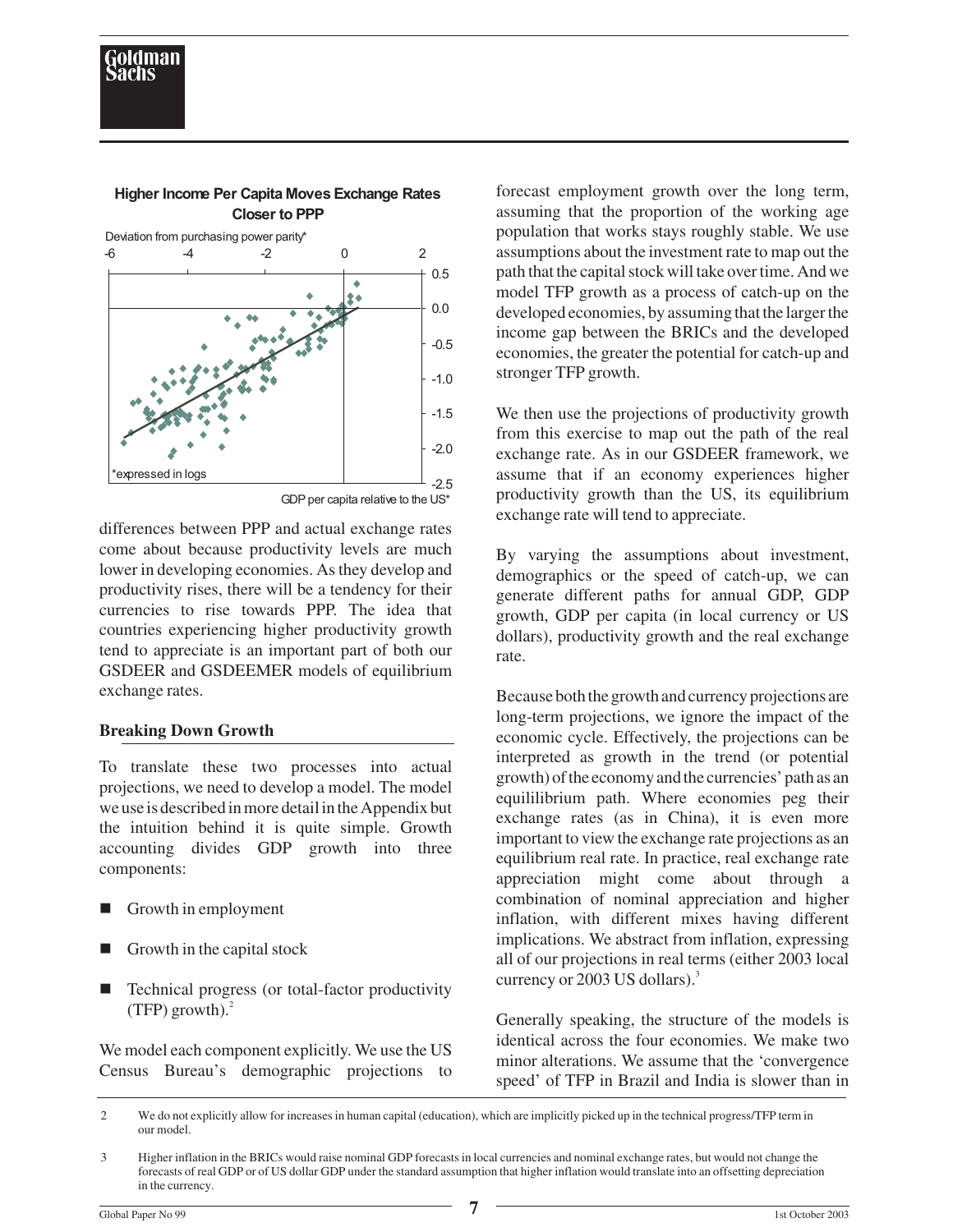Russia and China for the first twenty years, largely because of lower education levels and poorer infrastructure (more on these factors below), but gradually rises from 2020 onwards (as these structural problems are addressed) so that all of the BRICs are 'running' at the same convergence speed. We also assume that China's investment rate gradually declines from its current levels of around 36% to 30% (close to the Asian average) by 2015.

We use GS forecasts until 2004 and begin the simulations in 2005.

### **A More Detailed Look at the BRICs' Potential**

We have already highlighted some of the most striking results, though there are many other intriguing aspects. The tables and charts set out the key features of the projections, summarising them in 5-year blocks. They show average GDP growth rates, income per capita in US dollars, the real exchange rate and the main demographic trends.

In each economy, as development occurs, growth tends to slow and the exchange rate appreciates. Both rising currencies and faster growth raise US dollar GDP per capita gradually and the gap between the BRICs and developed economies narrows slowly.

The impact of demographics varies, with labour force growth contributing relatively more to growth in



2000 2005 2010 2015 2020 2025 2030 2035 2040 2045 2050

|           |        | <b>BRICs Real GDP Growth: 5-Year Period Averages</b> |       |        |
|-----------|--------|------------------------------------------------------|-------|--------|
| ℅         | Brazil | China                                                | India | Russia |
| 2000-2005 | 2.7    | 8.0                                                  | 5.3   | 5.9    |
| 2005-2010 | 4.2    | 7.2                                                  | 6.1   | 4.8    |
| 2010-2015 | 4.1    | 5.9                                                  | 5.9   | 3.8    |
| 2015-2020 | 3.8    | 5.0                                                  | 5.7   | 3.4    |
| 2020-2025 | 3.7    | 4.6                                                  | 5.7   | 3.4    |
| 2025-2030 | 3.8    | 4.1                                                  | 5.9   | 3.5    |
| 2030-2035 | 3.9    | 3.9                                                  | 6.1   | 3.1    |
| 2035-2040 | 3.8    | 3.9                                                  | 6.0   | 2.6    |
| 2040-2045 | 3.6    | 3.5                                                  | 5.6   | 2.2    |
| 2045-2050 | 3.4    | 2.9                                                  | 5.2   | 1.9    |

GS BRICs Model Projections. See text for details and assumptions.

India and Brazil and detracting from growth in Russia, where the US Census projections show the labour force shrinking quite rapidly. Where labour force and population growth is rapid, income per capita tends to rise more slowly as higher investment is needed just to keep up with population growth.

To illustrate the shift in economic gravity, we also make comparisons with the G6. To do that, we use a less sophisticated version of the same model to project G6 growth. We assume a common 2% labour productivity growth rate across the G6, so differences in projected GDP growth are purely a function of demographics (and real exchange rates remain roughly stable). A shrinking working age population appears to be the biggest issue in Japan and Italy, whose growth rates are lower than the others, and the smallest issue in the US, which maintains the fastest growth.

Our G6 projections allow us to compare the paths of GDP and GDP per capita in the BRICs with that of the more advanced economies in a common currency. The shift in GDP relative to the G6 takes place steadily over the period, but is most dramatic in the first 30 years. The BRICs overtake the G6 through higher real growth and through the appreciation of BRICs' currencies. About 1/3 of the increase in US dollar GDP from the BRICs over the period may come from rising currencies, with the other 2/3 from faster growth.

We also look explicitly at where new demand growth in the world will come from. While it takes some time for the level of GDP in the BRICs to approach the G6, their share of new demand *growth* rises much more rapidly. Because it is incremental demand that generally drives returns, this measure may be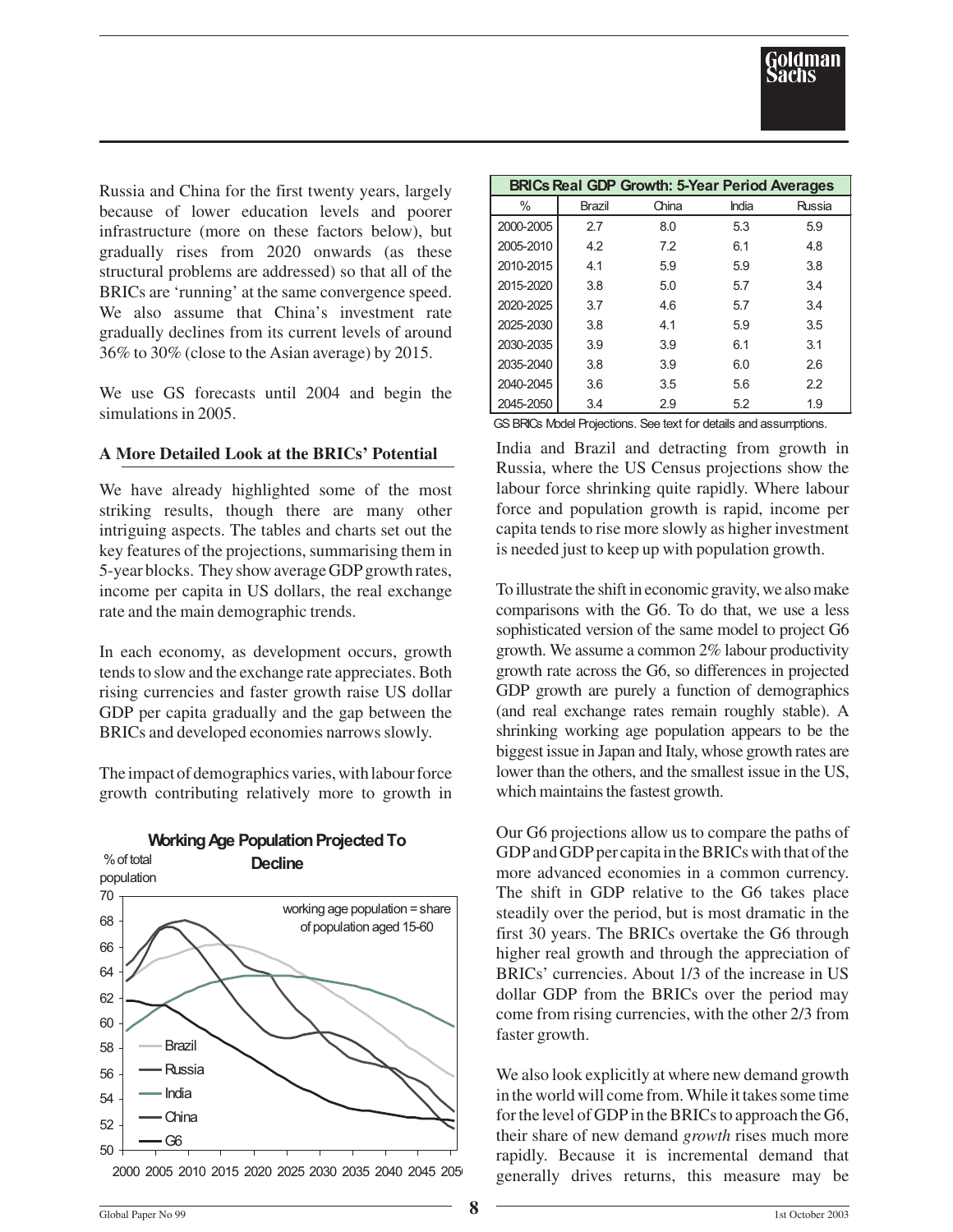|             |        |              |       |        |        | <b>Projected US\$GDP</b> |              |       |       |        |            |        |  |
|-------------|--------|--------------|-------|--------|--------|--------------------------|--------------|-------|-------|--------|------------|--------|--|
| 2003 \$USbn |        | <b>ERICS</b> |       |        |        | Œ                        |              |       |       |        |            |        |  |
|             | Brazil | China        | India | Russia | France | Germany                  | <b>Italy</b> | Japan | UK    | US     | <b>BRG</b> | Œ      |  |
| 2000        | 762    | 1078         | 469   | 391    | 1,311  | 1,875                    | 1,078        | 4,176 | 1,437 | 9,825  | 2,700      | 19,702 |  |
| 2005        | 468    | 1724         | 604   | 534    | 1,489  | 2011                     | 1,236        | 4,427 | 1,688 | 11,697 | 3,330      | 22,548 |  |
| 2010        | 668    | 2998         | 929   | 847    | 1,622  | 2,212                    | 1,337        | 4,601 | 1,876 | 13,271 | 5,441      | 24,919 |  |
| 2015        | 952    | 4754         | 1411  | 1232   | 1,767  | 2,386                    | 1,447        | 4,858 | 2,089 | 14,786 | 8,349      | 27,332 |  |
| 2020        | 1333   | 7070         | 2104  | 1741   | 1,930  | 2,524                    | 1,553        | 5,221 | 2,285 | 16,415 | 12,248     | 29,928 |  |
| 2025        | 1695   | 10213        | 3174  | 2264   | 2,095  | 2,604                    | 1,625        | 5,567 | 2,456 | 18,340 | 17,345     | 32,687 |  |
| 2030        | 2189   | 14312        | 4935  | 2980   | 2,267  | 2,697                    | 1,671        | 5,810 | 2649  | 20,833 | 24,415     | 35,927 |  |
| 2035        | 2871   | 19605        | 7854  | 3734   | 2,445  | 2,903                    | 1,708        | 5,882 | 2,901 | 23,828 | 34,064     | 39,668 |  |
| 2040        | 3740   | 26439        | 12367 | 4467   | 2,668  | 3,147                    | 1,788        | 6,039 | 3,201 | 27,229 | 47,013     | 44,072 |  |
| 2045        | 4794   | 34799        | 18847 | 5156   | 2,898  | 3,381                    | 1,912        | 6,297 | 3,496 | 30,956 | 63,596     | 48,940 |  |
| 2050        | 6074   | 44453        | 27803 | 5870   | 3,148  | 3,603                    | 2061         | 6,673 | 3,782 | 35,165 | 84,201     | 54,433 |  |

GSBRICs Model Projections. See text for details and assumptions.

|           | <b>Projected US\$GDP Per Capita</b> |        |              |               |                |         |        |        |           |           |  |
|-----------|-------------------------------------|--------|--------------|---------------|----------------|---------|--------|--------|-----------|-----------|--|
| 2003 US\$ |                                     |        | <b>BRICS</b> |               | G <sub>6</sub> |         |        |        |           |           |  |
|           | <b>Brazil</b>                       | China  | India        | <b>Russia</b> | <b>France</b>  | Germany | Italy  | Japan  | <b>UK</b> | <b>US</b> |  |
| 2000      | 4,338                               | 854    | 468          | 2,675         | 22,078         | 22,814  | 18,677 | 32,960 | 24,142    | 34,797    |  |
| 2005      | 2,512                               | 1,324  | 559          | 3,718         | 24,547         | 24,402  | 21,277 | 34.744 | 27,920    | 39,552    |  |
| 2010      | 3,417                               | 2,233  | 804          | 5,948         | 26,314         | 26,877  | 23.018 | 36,172 | 30.611    | 42,926    |  |
| 2015      | 4,664                               | 3,428  | 1,149        | 8,736         | 28,338         | 29,111  | 25,086 | 38,626 | 33,594    | 45,835    |  |
| 2020      | 6,302                               | 4,965  | 1,622        | 12,527        | 30,723         | 31,000  | 27,239 | 42,359 | 36,234    | 48,849    |  |
| 2025      | 7,781                               | 7,051  | 2,331        | 16,652        | 33,203         | 32,299  | 28,894 | 46,391 | 38,479    | 52,450    |  |
| 2030      | 9,823                               | 9,809  | 3,473        | 22,427        | 35,876         | 33,898  | 30,177 | 49,944 | 41,194    | 57,263    |  |
| 2035      | 12,682                              | 13,434 | 5,327        | 28,749        | 38,779         | 37,087  | 31,402 | 52,313 | 44.985    | 63,017    |  |
| 2040      | 16.370                              | 18,209 | 8,124        | 35,314        | 42,601         | 40.966  | 33,583 | 55,721 | 49,658    | 69,431    |  |
| 2045      | 20,926                              | 24,192 | 12.046       | 42.081        | 46,795         | 44.940  | 36.859 | 60.454 | 54.386    | 76,228    |  |
| 2050      | 26,592                              | 31,357 | 17,366       | 49,646        | 51,594         | 48,952  | 40.901 | 66.805 | 59,122    | 83,710    |  |

GS BRICs Model Projections. See text for details and assumptions.

|           |        |             |       |               |        | Projected US\$ GDP Per Capita Growth: 5-Year Averages |       |       |     |     |
|-----------|--------|-------------|-------|---------------|--------|-------------------------------------------------------|-------|-------|-----|-----|
| Average   |        | <b>BRCs</b> |       |               | G6     |                                                       |       |       |     |     |
| $\%$ yoy  | Brazil | China       | India | <b>Russia</b> | France | Germany                                               | Italy | Japan | UK  | US  |
| 2000-2005 | $-9.8$ | 9.2         | 3.7   | 7.0           | 2.2    | 1.4                                                   | 2.7   | 1.1   | 3.0 | 2.6 |
| 2005-2010 | 6.3    | 11.2        | 7.5   | 10.3          | 1.5    | 2.0                                                   | 1.6   | 0.9   | 1.9 | 1.7 |
| 2010-2015 | 6.4    | 9.2         | 7.4   | 8.1           | 1.5    | 1.6                                                   | 1.7   | 1.2   | 1.9 | 1.3 |
| 2015-2020 | 6.2    | 7.8         | 7.2   | 7.5           | 1.6    | 1.3                                                   | 1.7   | 1.8   | 1.6 | 1.3 |
| 2020-2025 | 4.6    | 7.3         | 7.4   | 6.1           | 1.6    | 0.9                                                   | 1.2   | 1.8   | 1.2 | 1.4 |
| 2025-2030 | 4.7    | 6.9         | 8.2   | 6.2           | 1.6    | 0.9                                                   | 0.9   | 1.5   | 1.3 | 1.7 |
| 2030-2035 | 5.2    | 6.5         | 8.9   | 5.2           | 1.6    | 1.7                                                   | 0.8   | 1.0   | 1.7 | 1.9 |
| 2035-2040 | 5.3    | 6.3         | 8.9   | 4.3           | 1.9    | 2.0                                                   | 1.3   | 1.2   | 2.0 | 2.0 |
| 2040-2045 | 5.0    | 5.9         | 8.3   | 3.6           | 1.9    | 1.9                                                   | 1.8   | 1.6   | 1.8 | 1.9 |
| 2045-2050 | 4.9    | 5.4         | 7.6   | 3.4           | 2.0    | 1.8                                                   | 2.1   | 2.0   | 1.7 | 1.9 |

GS BRICs Model Projections. See text for details and assumptions.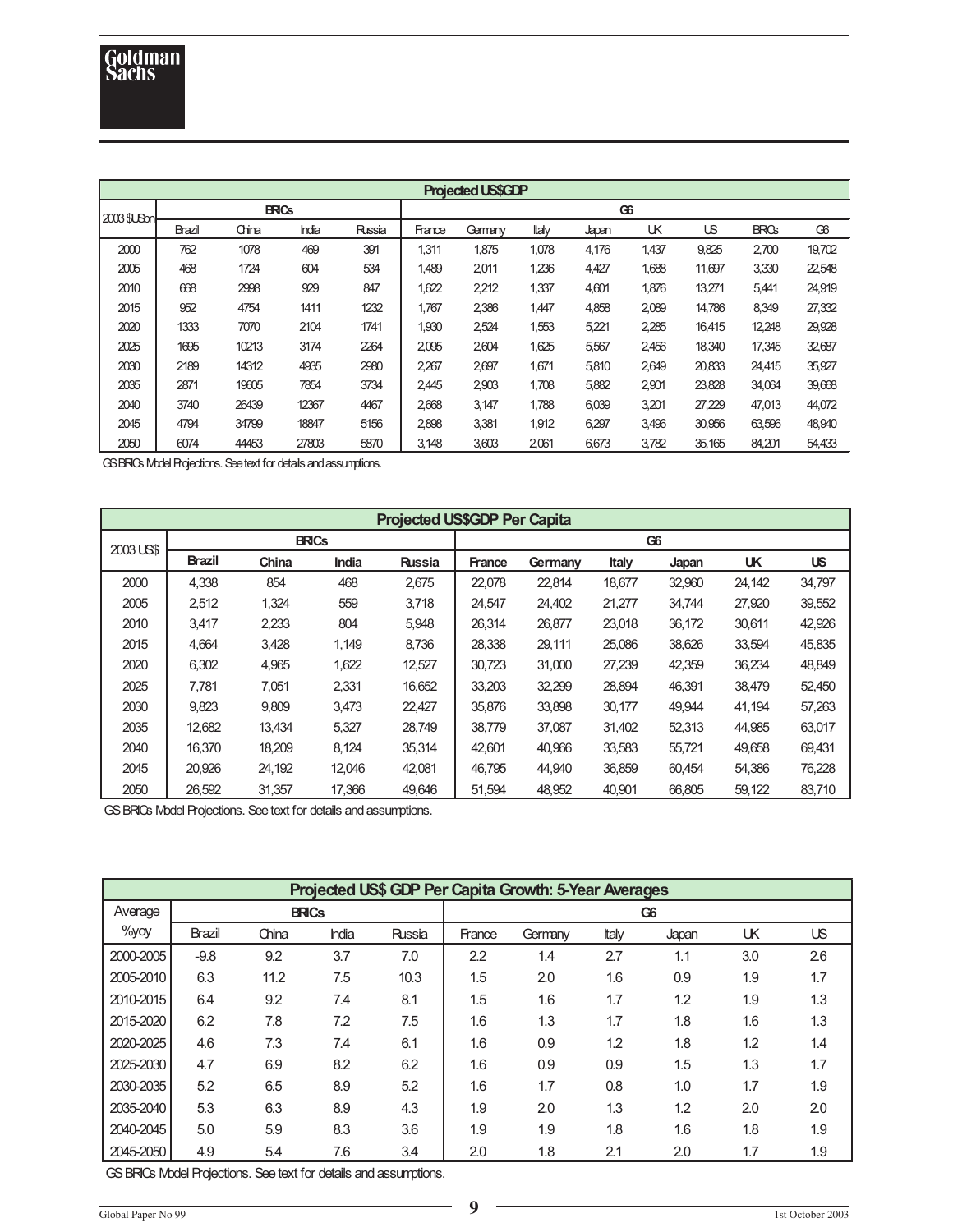particularly useful to assess the extent of opportunities in these markets. We measure that new demand growth as the change in US dollar spending power in the various economies, so again it incorporates both growth and currency effects. On these measures, the BRICs come to dominate the G6 as a source of growth in spending power within 10 years.

Taking each of the economies in brief:

- **Brazil.** Over the next 50 years, Brazil's GDP growth rate averages 3.6%. The size of Brazil's economy overtakes Italy by 2025; France by 2031; UK and Germany by 2036.
- **China.** China's GDP growth rate falls to 5% in 2020 from its 8.1% growth rate projected for 2003. By the mid-2040s, growth slows to around 3.5%. Even so, high investment rates, a large labor force and steady convergence would mean China becomes the world's largest economy by 2041.
- India. While growth in the G6, Brazil, Russia and China is expected to slow significantly over the next 50 years, India's growth rate remains above 5% throughout the period. India's GDP outstrips that of Japan by 2032. With the only population out of the BRICS that continues to grow throughout the next 50 years, India has the





potential to raise its US dollar income per capita in 2050 to 35 times current levels. Still, India's income per capita will be significantly lower than any of the countries we look at.

**Russia.** Russia's growth projections are hampered by a shrinking population (an assumption that may be too negative). But strong convergence rates work to Russia's benefit, and by 2050, the country's GDP per capita is by far the highest in the group, and comparable to the G6. Russia's economy overtakes Italy in 2018; France in 2024; UK in 2027 and Germany in 2028.

Although we focus on the BRICs, as the four largest developing economies, we do not mean to suggest that development elsewhere is not important. In the box on p11, we look at what our approach says for South Africa and the African region and other larger developing economies could also become important.

### **Are the Results Plausible?**

The projection of a substantial shift in the generation of growth towards the BRICs is dramatic. Is it plausible?

We have looked at three main ways to cross check the forecasts, all of which give us broad comfort with the results.

First, the forecasts for GDP growth in the next 10 years are not out of line with the IMF's assumptions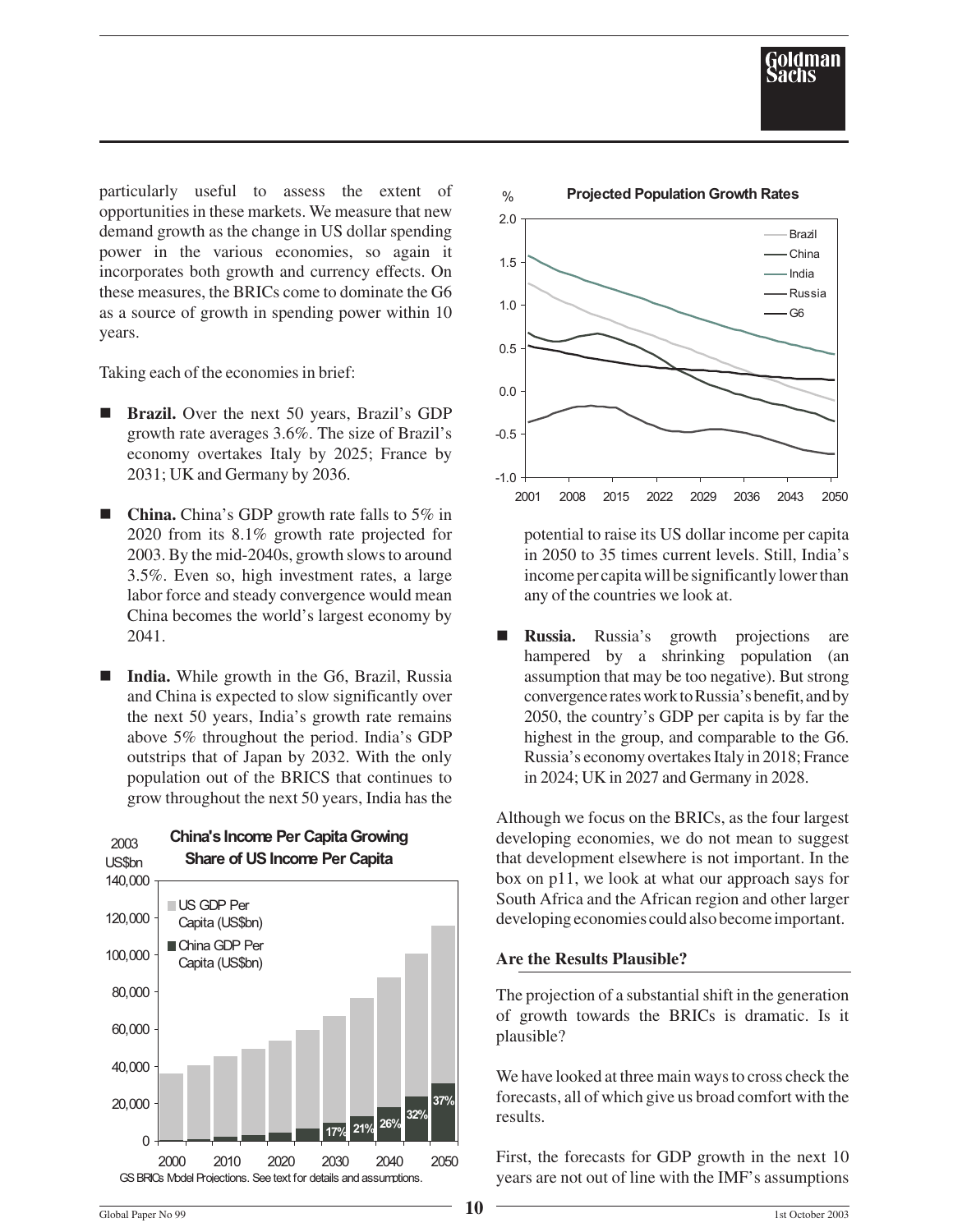# **South Africa and the Challenge for the African Continent**

With Asia, Europe and Latin America represented in the BRICs profile, some readers will notice Africa's absence. The BRICs are chosen because they are the four largest developing economies currently. Still, it is interesting and important to look beyond at the potential for Africa, and particularly South Africa, the largest economy in the region, to play a part in the same kind of process.

We have already published a 10-year outlook on South Africa using detailed econometric work to project the same components of growth (employment growth, capital stock growth and technical progress) that underpin our methodology here (see *Global Economics Paper #93, South Africa Growth and Unemployment: A Ten-Year Outlook).* The study showed that South Africa could achieve 5% growth over the next decade if the right policies were put in place. The emphasis on getting the conditions for growth right is one that is important for the BRICs also.

To provide comparison, we applied our projection methods for the BRICs to South Africa. The method is simpler than that in our paper on South Africa, but does provide a longer-term outlook. The table sets out the main results in terms of growth. Projected growth over the next decade is a little lower than the 5% projected in our more detailed study (around 4% here), but the main thrust of the



outlook is similar. The differences arise largely because the demographic projections we assume much sharper shrinkage in the labour force (around 1% per year) than did the more detailed exercise. Both in South Africa, and in the region more generally, the challenge of AIDS and the impact it will have on labour force and population dynamics is an important risk and challenge that has no direct counterpart elsewhere.

Our longer-term projections show South Africa growing at an average rate of around 3.5% over the next 50 years, comparable to our predictions for Russia and Brazil. With declining population growth rates, per capita incomes under these projections would rise significantly more rapidly. We find under these projections that South Africa's economy would be significantly smaller than the BRICs in 2050 (around US\$1.2bn compared to US\$5.9bn for Russia, the smallest of the BRICs economies), though its projected GDP *per capita* would actually be higher.

| <b>Projected US\$GDP Levels</b> |                                                                       |      |       |       |      |  |  |  |  |
|---------------------------------|-----------------------------------------------------------------------|------|-------|-------|------|--|--|--|--|
|                                 | 2003 US\$bn South Africa<br>China<br>Brazil<br>India<br><b>Russia</b> |      |       |       |      |  |  |  |  |
| 2000                            | 83                                                                    | 762  | 1078  | 469   | 391  |  |  |  |  |
| 2010                            | 147                                                                   | 668  | 2998  | 929   | 847  |  |  |  |  |
| 2020                            | 267                                                                   | 1333 | 7070  | 2104  | 1741 |  |  |  |  |
| 2030                            | 447                                                                   | 2189 | 14312 | 4935  | 2980 |  |  |  |  |
| 2040                            | 739                                                                   | 3740 | 26439 | 12367 | 4467 |  |  |  |  |
| 2050                            | 1174                                                                  | 6074 | 44453 | 27803 | 5870 |  |  |  |  |



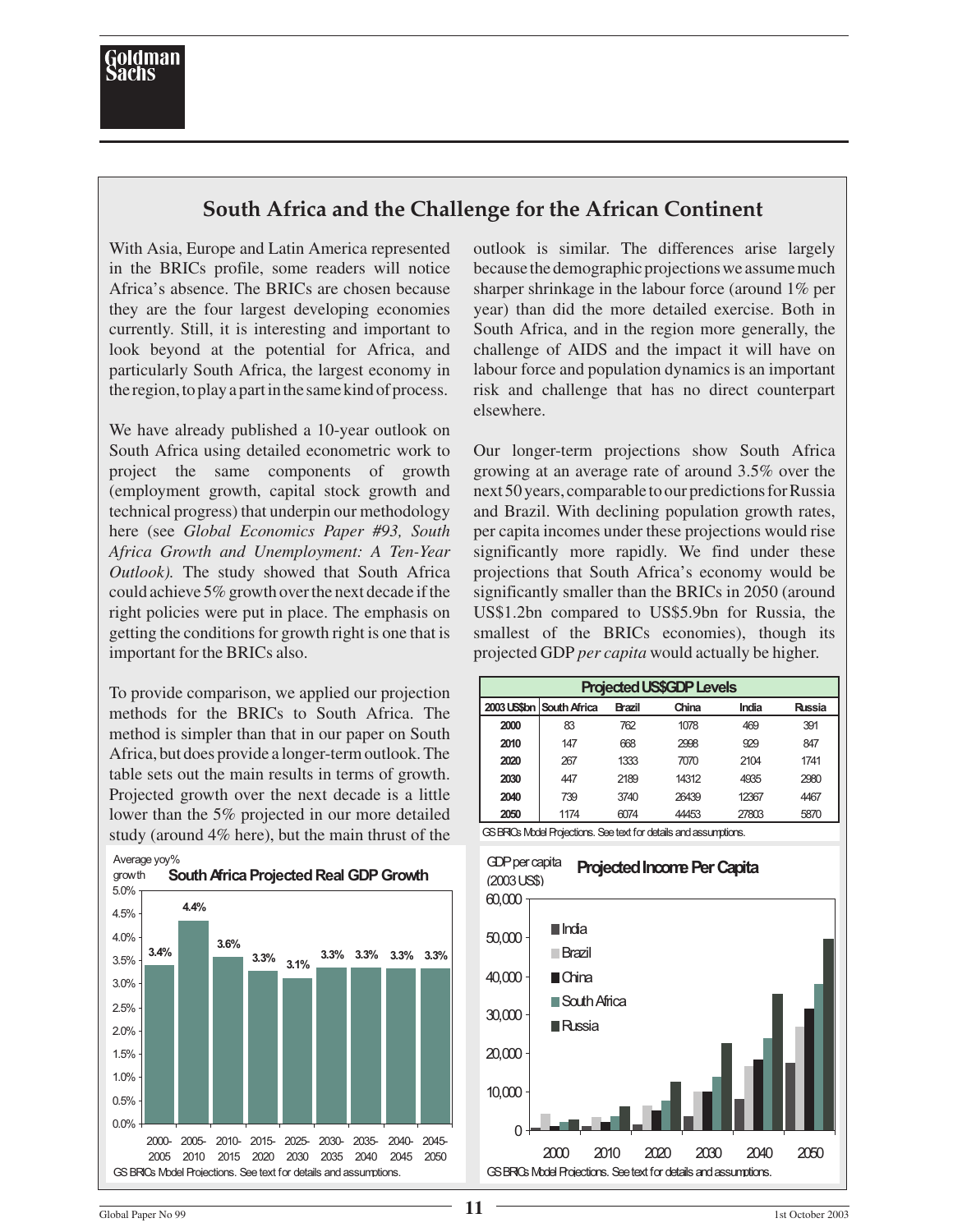of potential growth in these economies (roughly 5% for Russia, 4% for Brazil, 8% for China, 5-6% for India). With the exception of Brazil, our projected growth rates are also close to recent performance. Brazil's performance would have to improve quite significantly relative to the past.

Second, although the implied changes in GDP and currencies may look dramatic on an absolute basis, they are significantly less spectacular than what some economies actually achieved over the last few decades. In Japan, between 1955 and 1985 real GDP increased by nearly 8 times (from initial levels of income per capita not unlike some of the BRICs) and real industrial production increased tenfold. Between 1970 and 1995—the yen appreciated by over 300% in nominal terms against the US dollar. In the more recent past, Korea's GDP in 2000 increased by nearly 9 times between 1970 and 2000. Next to these experiences our projections look quite tame. Although the projections assume that economies remain on a steady development track, they do not assume 'miracle-economy' growth.

As a final check on our estimates, we applied an entirely different approach to generate long-term growth projections based on cross-country econometric research. We took a well-known existing econometric model from Levine and Renelt (LR) that explains average GDP growth over the next thirty years as a function of initial income per capita, investment rates, population growth and secondary school enrollments<sup>4</sup>.

Although the technique employed is very different and a year-by-year path cannot be generated, the model has close parallels to our own approach. Initial income per capita drives our productivity catch-up, investment drives capital accumumulation, and the level of education can be thought of as helping to

| <b>Comparing Our Projections With the Levine-Renelt Model</b> |                        |                     |  |  |  |  |  |  |  |  |
|---------------------------------------------------------------|------------------------|---------------------|--|--|--|--|--|--|--|--|
| 30 year average<br>real GDP growth                            | <b>Our Projections</b> | Levine-Renelt Model |  |  |  |  |  |  |  |  |
| Brazil                                                        | 3.7                    | 33                  |  |  |  |  |  |  |  |  |
| Russia                                                        | 3.9                    | 3.5                 |  |  |  |  |  |  |  |  |
| India                                                         | 5.8                    | 5.3                 |  |  |  |  |  |  |  |  |
| China                                                         | 5.6                    | 5.8                 |  |  |  |  |  |  |  |  |

determine the speed of convergence. Projections using the LR equation are not identical to our own, but close enough to reassure us that we are making sensible assumptions. Our own models are a bit more optimistic about growth prospects in general, but not by much.

### **A Look Back In Time—What Would We Have Said in 1960**

We mentioned earlier that the world has changed a lot in the last fifty years. One further check on the plausibility of our projections is to go back in time, apply the same methods that we have used here and look at how our projections of GDP growth then would have compared with subsequent reality.

To do that, we looked at a set of 11 developed and developing countries (US, UK, Germany, France, Italy, Japan, Brazil, Argentina, India, Korea and Hong Kong) starting in 1960 and projecting their GDP growth for the following 40 years (data availability meant we could not easily do a full 50 year projection).

We applied the same methodology, modeling capital stock growth as a function of the starting level of capital and investment and technical progress as a catch-up process on the US. Because we did not have demographic projections for 1960 (as we do now for the next fifty years), we used actual population data for the period as the basis for our labour force growth assumptions (effectively assuming that this part of the exercise was predicted perfectly).

The results of that exercise are generally encouraging. In general, the projected average growth rates over the period are surprisingly close to the actual outcomes. For the more developed countries, where the growth path has been steadier (France, Germany, UK, US, Italy) the differences between projected and actual growth rates are small.

For the developing countries (and Japan, which in 1960 was a developing country that was significantly poorer than Argentina) the range of outcomes is wider. For those countries where policy settings were not particularly growth-supportive—India, Brazil

4 Levine, Ross & Renelt, David, 1992. "A Sensitivity Analysis of Cross-Country Growth Regressions," American Economic Review, Vol. 82 (4) p942-63.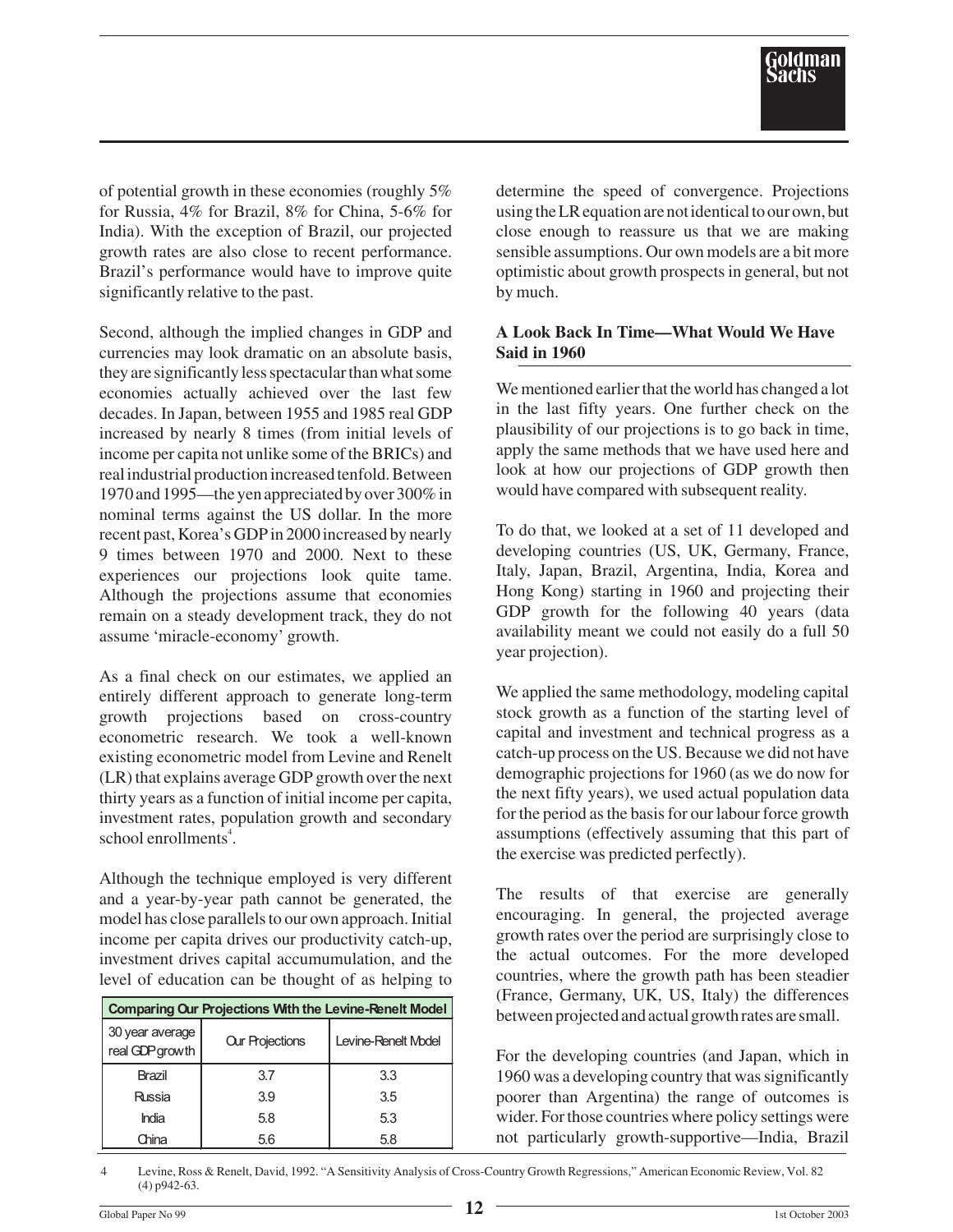# **The Conditions for Growth**

A set of core factors—macroeconomic stability, institutional capacity, openness and education—can set the stage for growth. Robert Barro's influential work on the determinants of growth found that growth is enhanced by higher schooling and life expectancy, lower fertility, lower government consumption, better maintenance of the rule of law, lower inflation and improvements in the terms of trade. These core policies are linked: institutional capacity is required to implement stable macroeconomic policies, macro stability is crucial to trade, and without price stability a country rarely has much success in liberalizing and expanding trade. We briefly view some of the most recent findings on these ingredients here:

**Macro Stability.** An unstable macro environment can hamper growth by distorting prices and incentives. Inflation hinders growth by discouraging saving and investment. Accordingly, a key focus is price stability, achieved through fiscal deficit reduction, tighter monetary policy and exchange-rate realignment. Within the BRICs, macroeconomic indicators reflecting policy divergence show wide swings: through the 1990s, Brazil averaged an inflation rate of 548% and a government deficit of 21.2% of GDP, against China's average inflation rate of 8% and government deficit of 2.3% of GDP.

**Institutions.** Institutions affect the 'efficiency' of an economy much in the same way as technology does: more efficient institutions allow an economy to produce the same output with fewer inputs: Bad institutions lower incentives to invest, to work and to save. 'Institutions' in this broad sense include the legal system, functioning markets, health and education systems, financial institutions and the government bureaucracy. Recent research argues that poor political and economic policies are only symptoms of longer-run institutional factors—a line of reasoning that could help explain the disappointing results of developing countries' adoption of macroeconomic policy reforms in the 1990s.

**Openness.** Openness to trade and FDI can provide access to imported inputs, new technology and larger markets. Empirical studies of trade and growth fall into three buckets. First, country studies document the economic and political consequences of import-substitution policies and export promoting policies. Second, much work uses cross-section or panel data to examine the cross-country relationship between openness and growth. This has produced mixed evidence, but in general it demonstrates a positive relationship between openness and growth. Third, sector, industry and plant-level studies investigate the effects of trade policy on employment, profits, productivity and output at a micro-economic level. There appears to be a greater consensus here than in the cross-country work about the productivity-enhancing effects of trade liberalization.

**Education.** As economies grow rapidly, they may face shortages of skilled workers, meaning that more years of schooling are a prerequisite for the next stage of economic development. Enrolment rates have increased dramatically over the past 30 years, on average over 5% per year, particularly in higher education (around 14%). Among the BRICs, India receives low marks for education indicators, particularly at the primary and secondary levels. Many cross-country studies have found positive and statistically significant correlations between schooling and growth rates of per capita GDP—on the order of 0.3% faster annual growth over a 30-year period from an additional one year of schooling.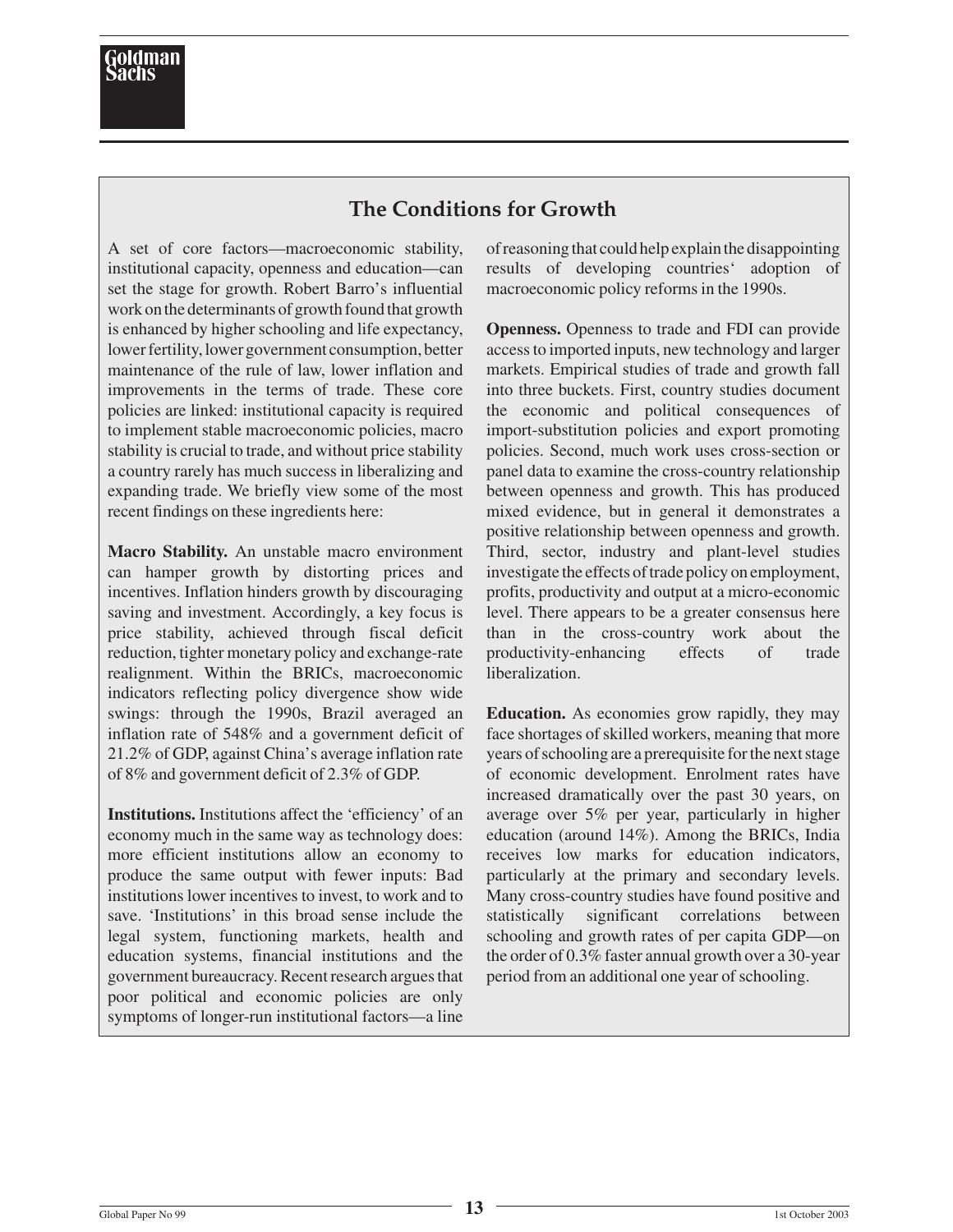and Argentina—actual growth fell below what we would have projected. But for the Asian economies that had an unusually favourable growth experience, our method would have underpredicted actual growth performance in some cases quite significantly.

Overall, the results highlight that our method of projection seems broadly sensible. For the BRICs to meet our projections over the next fifty years, they do not need 'miracle' performance—though it is important that they stay on the right track in maintaining broadly favourable conditions for growth.

### **Ensuring the Conditions For Growth**

This historical exercise highlights a critical point. For our projections to be close to the truth it is important that the BRICs remain on a steady growth track and keep the conditions in place that will allow that to happen. That is harder than it sounds and is the main reason why there is a good chance that the projections might not be realised. Of the BRICs, Brazil has not been growing in line with projections and may have the most immediate obstacles to this kind of growth. It provides a good illustration of the importance of getting the necessary conditions in place (see box on p.15).



Projected average annual GDP growth, 1960-2000 (%) **How Our Model Fares in Gauging Growth 1960-2000** Research points to a wide range of conditions that are critical to ensuring solid growth performance and increasingly recognises that getting the right insitutions as well as the right policies is important.<sup>5</sup> These are the things that the BRICs must get right (or keep getting right) if the kinds of paths we describe are to be close to the truth. The main ingredients (more detailed discussion of the evidence is provided in the box) are:

- Sound macroeconomic policies and a stable **macroeconomic background.** Low inflation, supportive government policy, sound public finances and a well-managed exchange rate can all help to promote growth. Each of the BRICs has been through periods of macroeconomic instability in the last few decades and some face significant macroeconomic challenges still. Brazil for instance has suffered greatly from the precariousness of the public finances and the foreign borrowing that it brought about.
- **Strong and stable political institutions.** Political uncertainty and instability discourages investment and damages growth. Each of the BRICs is likely to face considerable (and different) challenges in political development over the next few decades. For some (Russia most obviously), the task of institution-building has been a major issue in recent growth performance.
- $\blacksquare$  **Openness.** Openness to trade and foreign direct investment has generally been an important part of successful development. The openness of the BRICs varies, but India is still relatively closed on many measures.
- **High levels of education.** Higher levels of education are generally helpful in contributing to more rapid growth and catch-up. The LR growth estimates above are based on a strong connection between secondary schooling and growth potential. Of the BRICs, India has the most work to do in expanding education.

<sup>5</sup> Because of this, the catch-up process is often described as a process of 'conditional convergence' where the tendency for less developed economies to grow more rapidly is only evident after controlling for these conditions.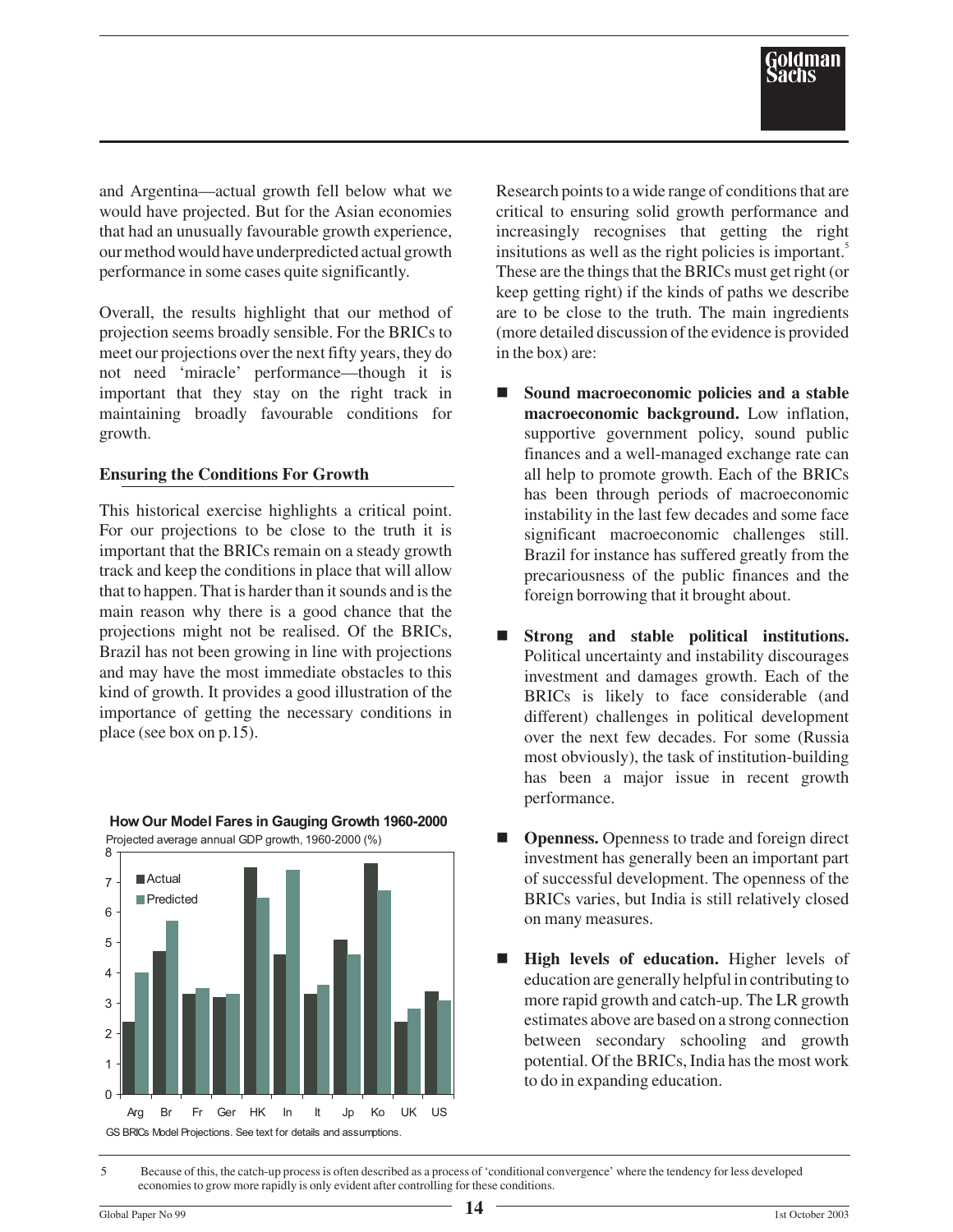# **Brazil: Challenges in Setting the Conditions For Sustained Growth**

Of the BRICs, Brazil is the only one where recent growth experience has been significantly lower than our projected growth rates. This suggests that more needs to be done to unlock sustained higher growth in Brazil than is the case elsewhere and that our convergence assumptions for Brazil (though already lower than in China and Russia) may still prove too optimistic without deeper structural reforms.

Over the last 50 years, Brazil's real GDP growth rate amounted to 5.3%, but the chart below shows that growth has been declining sharply since the debt crisis of the 1980s. Following a growth surge between the late 1960s and the early-1970s on the back of economic liberalization, growth rates fell—in part because of a series of external shocks combined with poor policy response amidst of a political transition from a military regime to a democracy.

Over the last decade, real GDP growth amounted to 2.9%, compared to an average of 5.3% since 1950. The excessive reliance on external financing and domestic public debt during the oil crisis and during the Real plan has rendered this adjustment effort particularly difficult, in part explaining the marked drop in growth rates.

The adjustment process has also reduced investment, which contributed to a depreciation of the capital stock, particularly in infrastructure, with important consequences for productivity. Even so, temporary surges in external financing or statistical rebounds may push growth higher temporarily, but for Brazil to break the historical downward trend in GDP growth and attain the kind of path set out in our projections here will take more.

The Lula Administration is making some progress. Macro stabilization is a key precondition of successful reform and is now clearly underway. The result of that stabilization is likely to be an improvement in growth over the next year or two that is reflected in our current forecasts of about 3.5% a year. On its own, though, stabilization will be insufficient to raise and sustain Brazil's growth rate to the kinds of levels that are set out in the projections in

this paper. If that goal is to be achieved, substantial structural reforms will also be needed.

Comparing Brazil with China and the other Asian economies gives a sense of the relatively larger obstacles that Brazil currently faces.

- **Brazil is much less open to trade**. The tradable goods sector in China is almost eight times larger than in Brazil, when measured by imports plus exports.
- **Investment and savings are lower.** Savings and investment ratios are around 18-19% of GDP compared to an investment rate of 36% of GDP in China and an Asian average of around 30%.
- **Public and foreign debt are much higher.** Without a deeper fiscal adjustment and lower debt to GDP ratio (currently at 57.7% of GDP on a net basis and 78.2% of GDP on a gross basis), the private sector is almost completely crowded out from credit markets. China's net foreign debt and public debt are both significantly smaller.

Unless significant progress is made in removing or reducing these obstacles, the projections set out here (which still show much lower growth than Brazil's post-war average) are unlikely to be achievable and the slide in trend growth could continue.

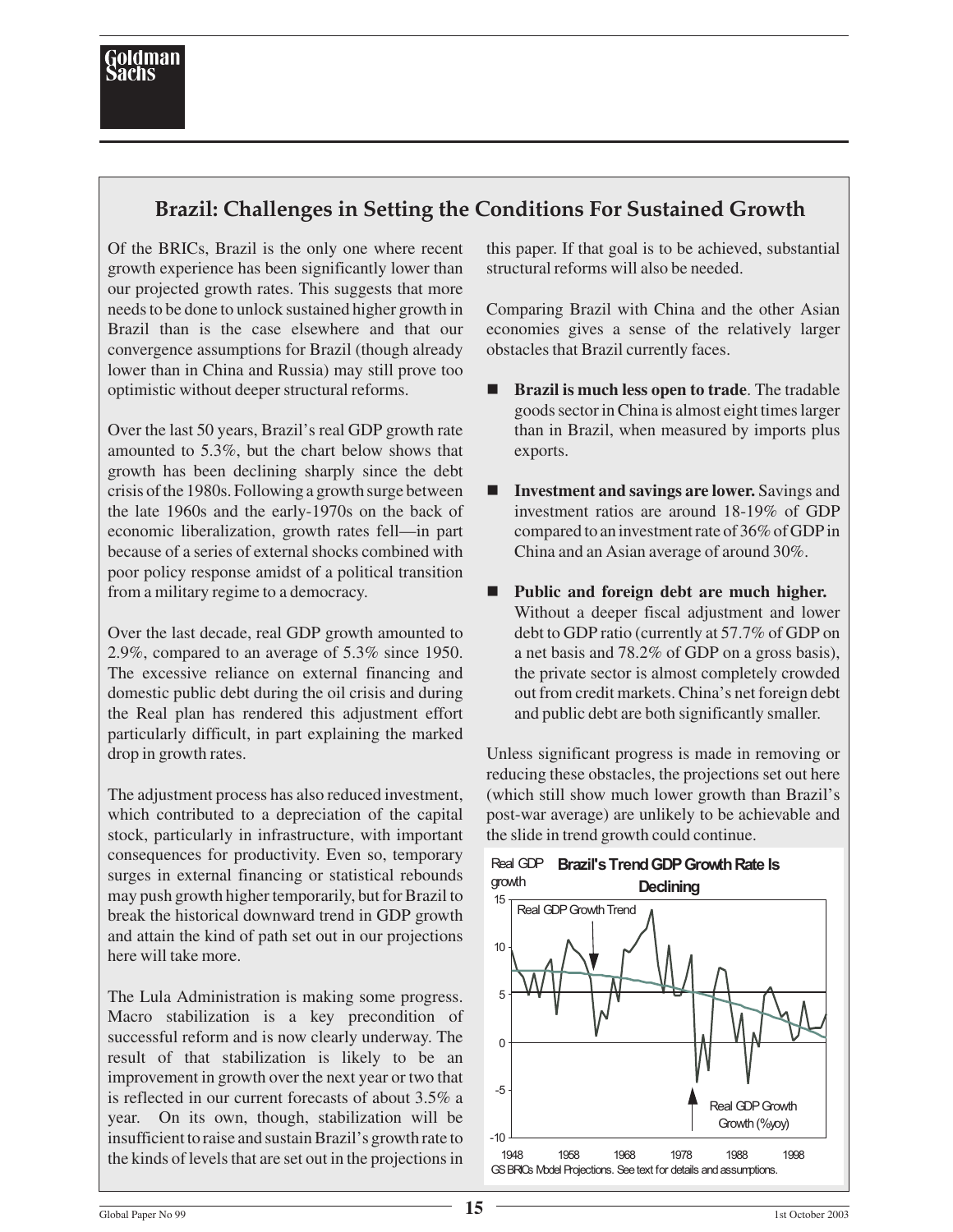## **How Different Assumptions Would Change Things**

In our models, the effect of these conditions for growth can be thought of as operating through our assumptions about the investment rate and the rate of catch-up in TFP with the developed economies. If the BRICs economies fail to deliver the kinds of conditions that are broadly necessary for sustained growth, our assumptions about investment and convergence will prove too optimistic. For Brazil and India, in particular, if they succeed more quickly than we expect, investment rates might actually be higher than our projections and convergence more rapid.

To illustrate in a simple way the point that the assumptions that we have made—and the underlying conditions that determine them—are important, we show briefly what happens if we change them:

- **Catch-up**. Because the convergence rate captures a broad range of factors that determine the ability to 'catch up', altering it can make a significant difference to projections. For example, if we lower China's 'convergence rate' by a third, our projections of average GDP growth rate over the 50-year period fall to 4.3% from 4.8% and our projected 2050 US\$GDP level drops by 39%. In our baseline model, rates of convergence are generally slower for India and Brazil than for China and Russia. If we raised our convergence rates in India and Brazil to those of China and Russia, India's 2000-2030 average GDP growth rate would rise to 7.4%, against 5.8% originally. Brazil's GDP growth rate would rise as well: to 4.3% from 3.7%.
- Investment. The assumed investment rates are less important, but substantial differences from our assumptions would certainly alter the main conclusions. Lowering our assumptions of China's investment rate by 5 percentage points slightly lowers China's average 2000-2030 GDP growth rate to 5.5% from 5.7%. Cutting 5 percentage points off of investment rates across the BRICS would reduce their GDP levels on average by around 13% by 2050.
- $\blacksquare$  **Demographics.** The demographic assumptions may also turn out to be incorrect. For instance,

Russia's demographics might not turn out to be as negative as the US census projections, and declining fertility and rising mortality may turn out to have been a temporary feature of the transition from communism. Shifting demographic trends might also be partly offset by attempts to raise participation or to extend working ages, neither of which we currently capture.

Sensitivity to these kinds of assumptions clearly means that there is significant uncertainty around our projections. The advantage of the framework that we have developed is that we now have the tools to look at these and other questions in much more detail. We also have a clear baseline against which to measure them.

# **Implications of the BRICs' Ascendancy**

Each of the BRICs faces very significant challenges in keeping development on track. This means that there is a good chance that our projections are not met, either through bad policy or bad luck.

Despite the challenges, we think the prospect is worth taking seriously. After all, three of these markets—China, India and Russia—have already been at the top of the growth charts in recent years. They may stay there.

If the BRICs *do* come anywhere close to meeting the projections set out here, the implications for the pattern of growth and economic activity could be very large indeed. Parts of this story—the opportunities in China, for instance—are well understood. But we suspect that many other parts—the potential for India and the other markets and the interplay of aging in the developed economies with growth in the developing ones—may not be.

We will be using the tools developed here to look in detail at different kinds of scenarios and to flesh out the links between our growth projections and investment opportunities, but we set out some brief conclusions here:

 The relative importance of the BRICs as an engine of new demand growth and spending power may shift more dramatically and quickly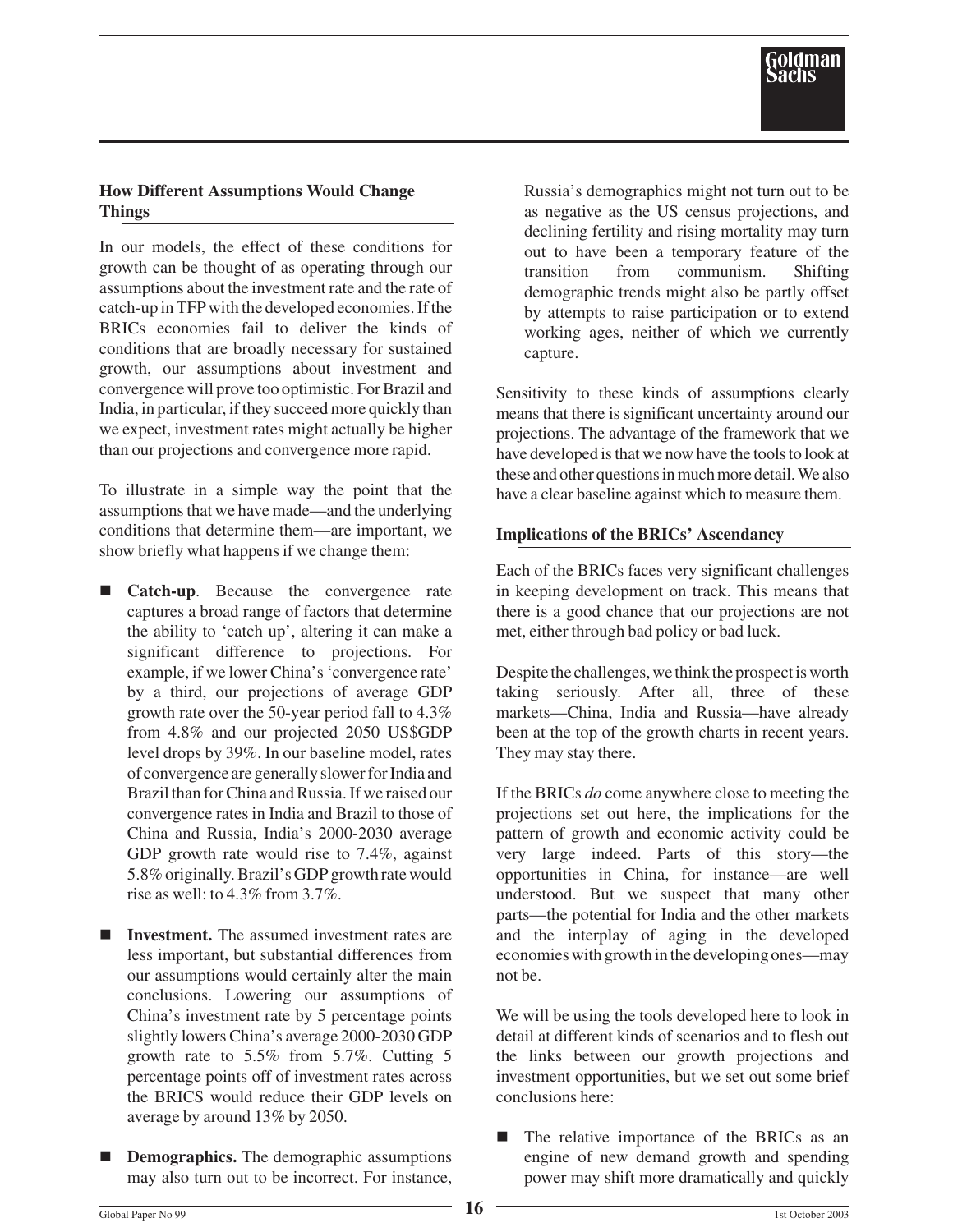than expected under the right conditions. Higher growth in these economies could offset the impact of greying populations and slower growth in today's advanced economies.

- Higher growth may lead to higher returns and increased demand for capital in these markets—and for the means to finance it. The weight of the BRICs in investment portfolios could rise sharply. The pattern of capital flows might move further in their favour and major currency realignments would take place.
- Rising incomes may also see these economies move through the 'sweet spot' of growth for different kinds of products, as local spending patterns change. This could be an important determinant of demand and pricing patterns for a range of commodities.
- As the advanced economies become a shrinking part of the world economy, the accompanying shifts in spending could provide significant opportunities for many of today's global companies. Being invested in and involved in the right markets—and particularly the right emerging markets—may become an increasingly important strategic choice for many firms.
- $\blacksquare$  The list of the world's ten largest economies may look quite different in fifty years time. The largest economies in the world (by GDP) may



also no longer be the richest (by income per capita) making strategic choices for firms more complex.

 Regional neighbours could benefit from the growth opportunities from the BRICs. With three out of the four largest economies in 2050 potentially residing in Asia, we could see important geopolitical shifts towards the Asian region. China's growth is already having a significant impact on the opportunities for the rest of Asia. Sustained strong growth in the other BRICs economies might have similar impacts on their major trading partners.

Are you ready?

### **Dominic Wilson and Roopa Purushothaman**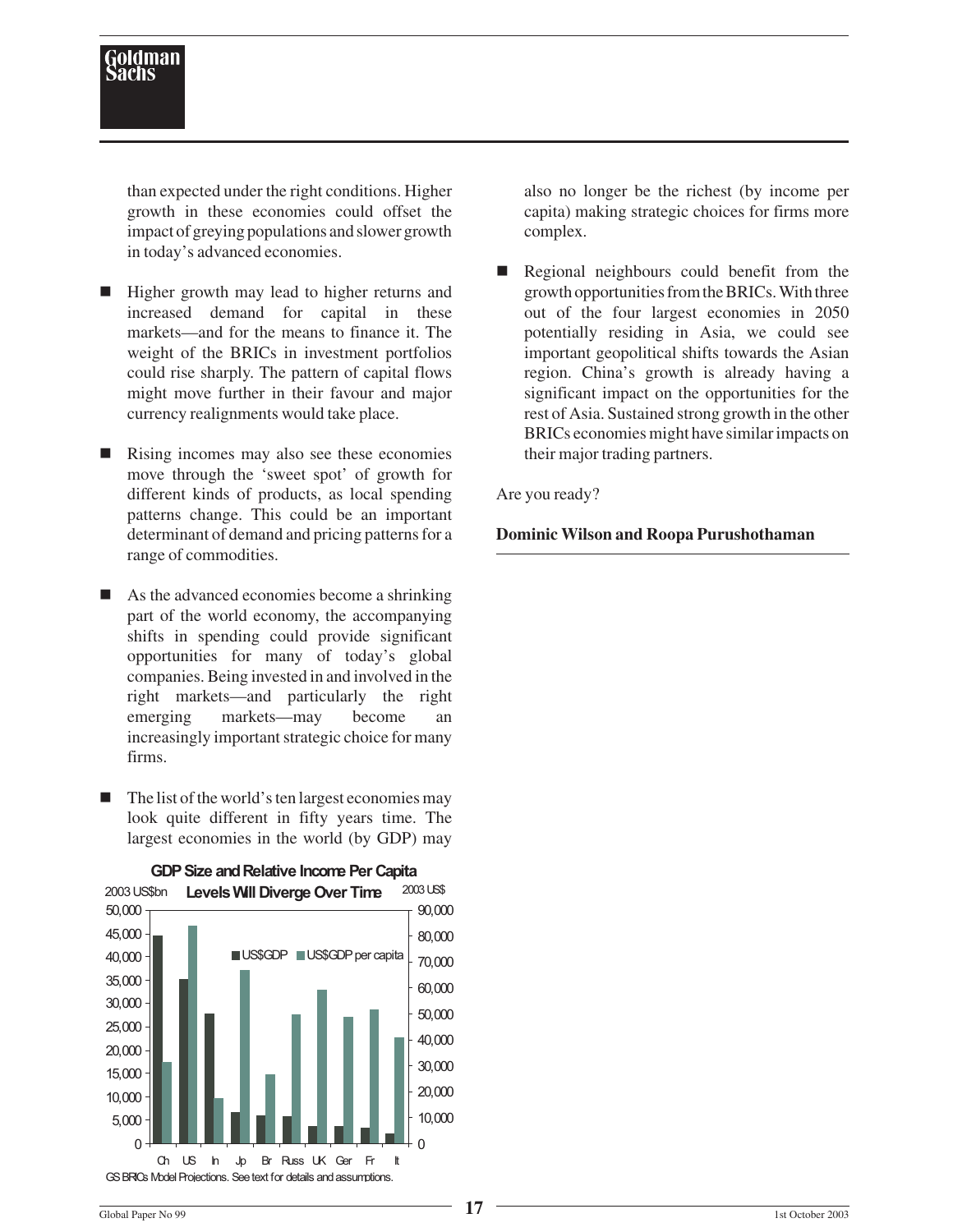### **Growth Model**

We provide detail on the underlying assumptions of our models. The model relies on a simple formulation of the overall level of GDP (*Y*) in terms of a) labour (*L*) b) the capital stock (*K*) and c) the level of "technical progress" (*A*) or Total Factor Productivity (TFP).

We assume that GDP is a simple (Cobb-Douglas) function of these three ingredients:

$$
Y = AK^{\alpha}L^{1-\alpha}
$$

where a is the share of income that accrues to capital.

We then need to describe the process by which each of the different components (labour, the capital stock and TFP) change over time.

- For, *L*, we simply use the projections of the working age population (15-60) from the US Census Bureau.
- $\blacksquare$  For *K*, we take the initial capital stock, assume an investment rate (investment as a % of GDP) and a depreciation rate to calculate the growth in the capital stock:

$$
K_{t+1} = K_t (1 - \delta) + \left(\frac{I_t}{Y_t}\right) Y_t
$$

■ For *A*, the description of technical progress, we assume that technology changes as part of a process of catch-up with the most developed countries. The speed of convergence is assumed to depend on income per capita, with the assumption that as the developing economies get closer to the income levels of the more developed economies, their TFP growth rate slows. Developing countries can have faster growth in this area because there is room to 'catch up' with developed countries:

$$
\frac{A_t}{A_{t-1}} = 1.3\% - \beta \ln \left( \frac{Incompercapita_{DC}}{Incompercapita_{US}} \right)
$$

where  $\beta$  is a measure of how fast convergence takes place and 1.3% is our assumed long-term TFP growth rate for the US.

The assumptions needed to generate the forecasts are summarised below:

- Labour force and population, from the US Census Bureau projections
- **Depreciation rate (** $\delta$ **) assumed to be 4% as in the** World Bank capital stock estimates
- Investment rate assumptions based on recent history, for Brazil (19%), for India (22%) for Russia (25%) for China (36% until 2010, declining to 30% thereafter).
- Income share of capital assumed to be 1/3, a standard assumption  $(\alpha)$  from historical evidence
- $\blacksquare$  US long-run TFP growth assumed to be 1.33%, implying steady-state labour productivity growth of 2% - our long-run estimate.
- Convergence speed for TFP  $(\beta)$  assumed to be 1.5%, within the range of estimates from academic research.

### **Exchange Rate Model**

Our model of real exchange rates is then calculated from the predictions of labour productivity growth. Specifically, we assume that a 1% productivity differential in favour of economy A relative to the US will raise its equilibrium real exchange rate against the US dollar by 1%, where our long-run assumption for US productivity growth is again 2%.

$$
\Delta \ln(e) = \Delta \ln\left(\frac{Y}{L}\right) - 0.02
$$

This assumption that the relationship is one-for-one underpins our GSDEER models and the coefficient on relative productivity terms in our GSDEEMER models is generally also clustered around 1. We make the simplifying assumption that over the long term, only productivity differentials play a large role in determining real exchange rates.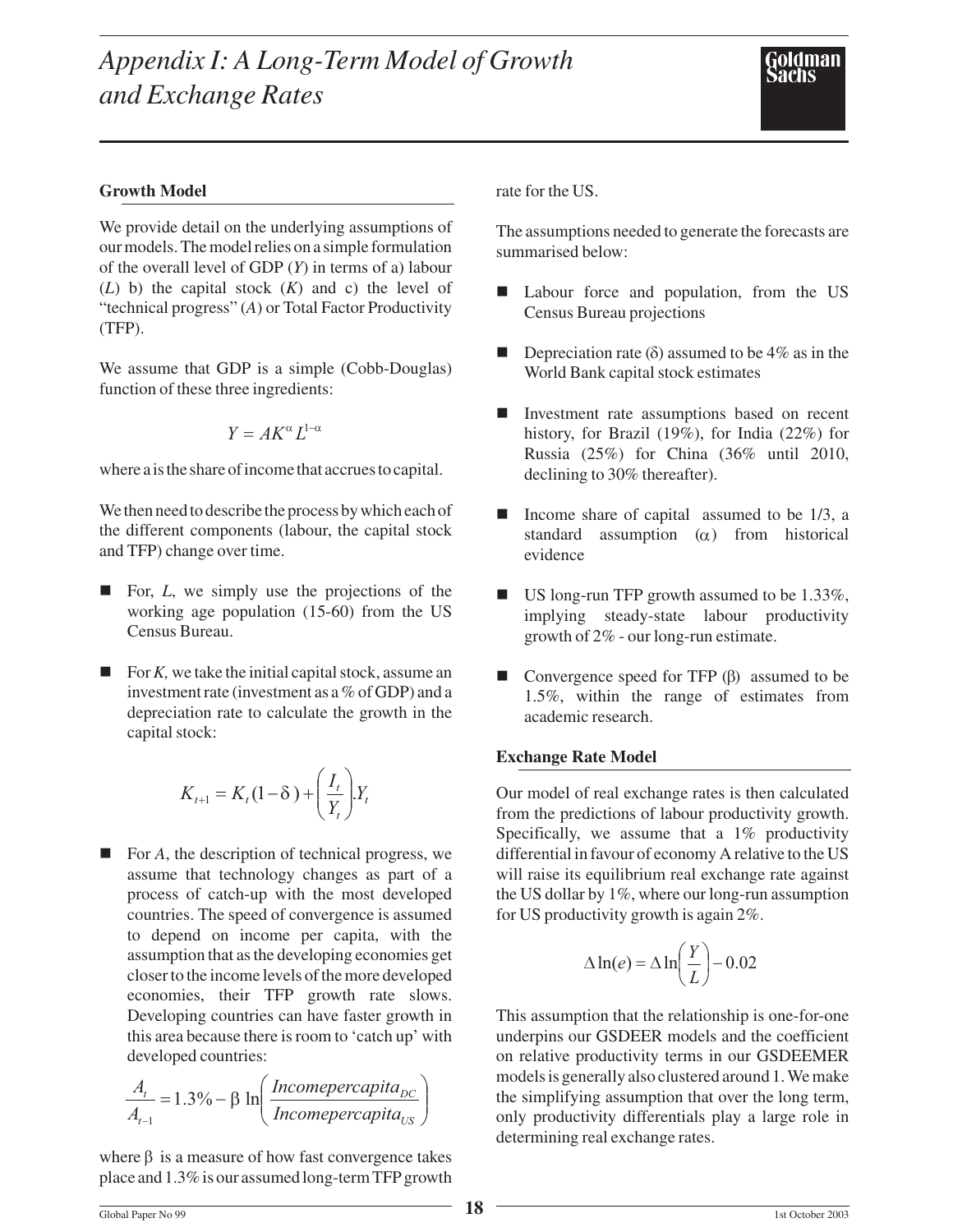| <b>Projected US\$GDP</b> |               |        |              |        |        |         |       |                |       |        |             |        |
|--------------------------|---------------|--------|--------------|--------|--------|---------|-------|----------------|-------|--------|-------------|--------|
| 2003 US\$bn              |               |        | <b>BRICs</b> |        |        |         |       | G <sub>6</sub> |       |        |             |        |
|                          | <b>Brazil</b> | China  | India        | Russia | France | Germany | Italy | Japan          | UK    | US     | <b>BRCs</b> | G6     |
| 2000                     | 762           | 1,078  | 469          | 391    | 1,311  | 1,875   | 1,078 | 4,176          | 1,437 | 9,825  | 2,700       | 19,702 |
| 2001                     | 601           | 1,157  | 466          | 383    | 1,321  | 1,855   | 1,093 | 4,032          | 1,425 | 10,082 | 2,607       | 19,808 |
| 2002                     | 491           | 1,252  | 474          | 379    | 1,346  | 1,866   | 1,114 | 4,358          | 1,498 | 10,446 | 2,595       | 20,628 |
| 2003                     | 461           | 1,353  | 511          | 430    | 1,387  | 1,900   | 1,155 | 4,366          | 1,565 | 10,879 | 2,754       | 21,253 |
| 2004                     | 435           | 1,529  | 554          | 476    | 1,455  | 1,966   | 1,212 | 4,366          | 1,647 | 11,351 | 2,994       | 21,998 |
| 2005                     | 468           | 1,724  | 604          | 534    | 1,489  | 2,011   | 1,236 | 4,427          | 1,688 | 11,697 | 3,330       | 22,548 |
| 2006                     | 502           | 1,936  | 659          | 594    | 1,520  | 2,059   | 1,257 | 4,498          | 1,728 | 12,041 | 3,691       | 23,104 |
| 2007                     | 539           | 2,169  | 718          | 654    | 1,547  | 2,102   | 1,277 | 4,536          | 1,762 | 12,348 | 4,079       | 23,572 |
| 2008                     | 579           | 2,422  | 782          | 716    | 1,572  | 2,141   | 1,297 | 4,556          | 1,797 | 12,656 | 4,499       | 24,019 |
| 2009                     | 622           | 2,699  | 853          | 780    | 1,597  | 2,178   | 1,317 | 4,573          | 1,836 | 12,966 | 4,953       | 24,466 |
| 2010                     | 668           | 2,998  | 929          | 847    | 1,622  | 2,212   | 1,337 | 4,601          | 1,876 | 13,271 | 5,441       | 24,919 |
| 2011                     | 718           | 3,316  | 1,011        | 917    | 1,649  | 2,246   | 1,358 | 4,638          | 1,918 | 13,580 | 5,962       | 25,389 |
| 2012                     | 771           | 3,650  | 1,100        | 990    | 1,677  | 2,282   | 1,381 | 4,683          | 1,960 | 13,883 | 6,512       | 25,866 |
| 2013                     | 828           | 4,002  | 1,196        | 1,068  | 1,706  | 2,317   | 1,403 | 4,736          | 2,004 | 14,184 | 7,094       | 26,349 |
| 2014                     | 888           | 4,371  | 1,299        | 1,149  | 1,736  | 2,352   | 1,425 | 4,795          | 2,046 | 14,486 | 7,707       | 26,840 |
| 2015                     | 952           | 4,754  | 1,411        | 1,232  | 1,767  | 2,386   | 1,447 | 4,858          | 2,089 | 14,786 | 8,349       | 27,332 |
| 2016                     | 1,019         | 5,156  | 1,531        | 1,322  | 1,799  | 2,418   | 1,469 | 4,925          | 2,130 | 15,106 | 9,028       | 27,847 |
| 2017                     | 1,091         | 5,585  | 1,659        | 1,417  | 1,832  | 2,448   | 1,492 | 4,999          | 2,170 | 15,427 | 9,752       | 28,367 |
| 2018                     | 1,167         | 6,041  | 1,797        | 1,518  | 1,865  | 2,476   | 1,513 | 5,074          | 2,209 | 15,750 | 10,524      | 28,887 |
| 2019                     | 1,248         | 6,538  | 1,945        | 1,626  | 1,897  | 2,502   | 1,534 | 5,146          | 2,247 | 16,083 | 11,357      | 29,410 |
| 2020                     | 1,333         | 7,070  | 2,104        | 1,741  | 1,930  | 2,524   | 1,553 | 5,221          | 2,285 | 16,415 | 12,248      | 29,928 |
| 2021                     | 1,397         | 7,646  | 2,278        | 1,829  | 1,963  | 2,544   | 1,571 | 5,297          | 2,321 | 16,765 | 13,150      | 30,462 |
| 2022                     | 1,465         | 8,250  | 2,470        | 1,924  | 1,996  | 2,562   | 1,588 | 5,372          | 2,355 | 17,133 | 14,109      | 31,006 |
| 2023                     | 1,537         | 8,863  | 2,682        | 2,028  | 2,029  | 2,577   | 1,603 | 5,443          | 2,389 | 17,518 | 15,110      | 31,559 |
| 2024                     | 1,613         | 9,517  | 2,916        | 2,141  | 2,062  | 2,591   | 1,615 | 5,509          | 2,422 | 17,918 | 16,187      | 32,117 |
| 2025                     | 1,695         | 10,213 | 3,174        | 2,264  | 2,095  | 2,604   | 1,625 | 5,567          | 2,456 | 18,340 | 17,345      | 32,687 |
| 2026                     | 1,781         | 10,947 | 3,459        | 2,395  | 2,128  | 2,619   | 1,634 | 5,641          | 2,491 | 18,803 | 18,582      | 33,316 |
| 2027                     | 1,873         | 11,732 | 3,774        | 2,533  | 2,163  | 2,634   | 1,644 | 5,696          | 2,528 | 19,293 | 19,913      | 33,958 |
| 2028                     | 1,971         | 12,555 | 4,123        | 2,679  | 2,198  | 2,652   | 1,653 | 5,740          | 2,567 | 19,801 | 21,327      | 34,611 |
| 2029                     | 2,076         | 13,409 | 4,508        | 2,828  | 2,233  | 2,672   | 1,662 | 5,778          | 2,607 | 20,319 | 22,821      | 35,271 |
| 2030                     | 2,189         | 14,312 | 4,935        | 2,980  | 2,267  | 2,697   | 1,671 | 5,810          | 2,649 | 20,833 | 24,415      | 35,927 |
| 2031                     | 2,308         | 15,260 | 5,407        | 3,131  | 2,300  | 2,727   | 1,678 | 5,835          | 2,692 | 21,371 | 26,107      | 36,603 |
| 2032                     | 2,436         | 16,264 | 5,930        | 3,283  | 2,333  | 2,763   | 1,686 | 5,851          | 2,740 | 21,946 | 27,911      | 37,319 |
| 2033                     | 2,572         | 17,317 | 6,508        | 3,434  | 2,367  | 2,806   | 1,692 | 5,861          | 2,791 | 22,554 | 29,830      | 38,072 |
| 2034                     | 2,716         | 18,428 | 7,147        | 3,585  | 2,404  | 2,854   | 1,699 | 5,869          | 2,845 | 23,187 | 31,877      | 38,858 |
| 2035                     | 2,871         | 19,605 | 7,854        | 3,734  | 2,445  | 2,903   | 1,708 | 5,882          | 2,901 | 23,828 | 34,064      | 39,668 |
| 2036                     | 3,033         | 20,845 | 8,621        | 3,881  | 2,490  | 2,953   | 1,719 | 5,902          | 2,961 | 24,492 | 36,380      | 40,516 |
| 2037                     | 3,201         | 22,152 | 9,453        | 4,028  | 2,535  | 3,002   | 1,733 | 5,930          | 3,023 | 25,168 | 38,833      | 41,389 |
| 2038                     | 3,374         | 23,522 | 10,352       | 4,175  | 2,580  | 3,051   | 1,748 | 5,961          | 3,085 | 25,852 | 41,423      | 42,276 |
| 2039                     | 3,554         | 24,949 | 11,322       | 4,321  | 2,625  | 3,100   | 1,767 | 5,998          | 3,144 | 26,542 | 44,147      | 43,175 |
| 2040                     | 3,740         | 26,439 | 12,367       | 4,467  | 2,668  | 3,147   | 1,788 | 6,039          | 3,201 | 27,229 | 47,013      | 44,072 |
| 2041                     | 3,932         | 28,003 | 13,490       | 4,613  | 2,711  | 3,192   | 1,810 | 6,086          | 3,258 | 27,929 | 50,038      | 44,987 |
| 2042                     | 4,128         | 29,589 | 14,696       | 4,756  | 2,754  | 3,238   | 1,834 | 6,136          | 3,317 | 28,654 | 53,171      | 45,933 |
| 2043                     | 4,336         | 31,257 | 15,989       | 4,891  | 2,801  | 3,285   | 1,859 | 6,187          | 3,377 | 29,399 | 56,473      | 46,908 |
| 2044                     | 4,560         | 33,003 | 17,371       | 5,022  | 2,849  | 3,333   | 1,885 | 6,239          | 3,437 | 30,170 | 59,955      | 47,913 |
| 2045                     | 4,794         | 34,799 | 18,847       | 5,156  | 2,898  | 3,381   | 1,912 | 6,297          | 3,496 | 30,956 | 63,596      | 48,940 |
| 2046                     | 5,031         | 36,636 | 20,421       | 5,289  | 2,946  | 3,428   | 1,941 | 6,362          | 3,554 | 31,761 | 67,378      | 49,993 |
| 2047                     | 5,276         | 38,490 | 22,099       | 5,417  | 2,995  | 3,473   | 1,971 | 6,431          | 3,611 | 32,592 | 71,281      | 51,074 |
| 2048                     | 5,527         | 40,420 | 23,886       | 5,552  | 3,045  | 3,516   | 2,001 | 6,506          | 3,668 | 33,437 | 75,385      | 52,173 |
| 2049                     | 5,789         | 42,408 | 25,785       | 5,701  | 3,097  | 3,559   | 2,031 | 6,586          | 3,725 | 34,297 | 79,684      | 53,296 |
| 2050                     | 6,074         | 44,453 | 27,803       | 5,870  | 3,148  | 3,603   | 2,061 | 6,673          | 3,782 | 35,165 | 84,201      | 54,433 |

GS BRICs Model Projections. See text for details and assumptions.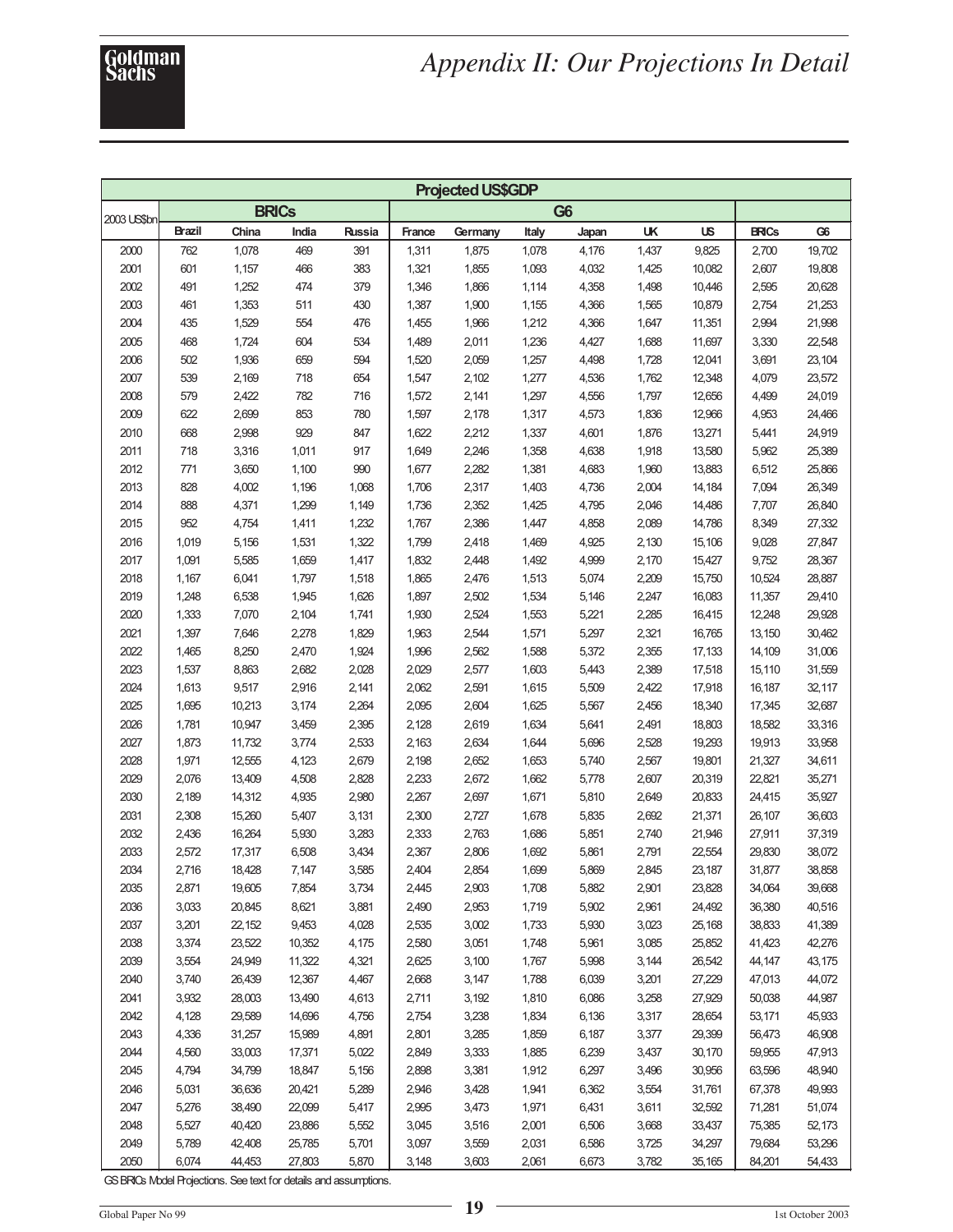| <b>Projected US\$GDP Per Capita</b> |        |              |        |        |        |         |        |                |        |        |
|-------------------------------------|--------|--------------|--------|--------|--------|---------|--------|----------------|--------|--------|
| 2003 US\$                           |        | <b>BRICs</b> |        |        |        |         |        | G <sub>6</sub> |        |        |
|                                     | Brazil | China        | India  | Russia | France | Germany | Italy  | Japan          | UK     | US     |
| 2000                                | 4,338  | 854          | 468    | 2,675  | 22,078 | 22,814  | 18,677 | 32,960         | 24,142 | 34,797 |
| 2001                                | 3,381  | 910          | 457    | 2,633  | 22,143 | 22,545  | 18,895 | 31,775         | 23,860 | 35,373 |
| 2002                                | 2,726  | 979          | 458    | 2,611  | 22,461 | 22,659  | 19,224 | 34,297         | 25,003 | 36,312 |
| 2003                                | 2,530  | 1,051        | 486    | 2,976  | 23,047 | 23,059  | 19,920 | 34,322         | 26,042 | 37,470 |
| 2004                                | 2,364  | 1,181        | 520    | 3,305  | 24,080 | 23,856  | 20,881 | 34,290         | 27,333 | 38,735 |
| 2005                                | 2,512  | 1,324        | 559    | 3,718  | 24,547 | 24,402  | 21,277 | 34,744         | 27,920 | 39,552 |
| 2006                                | 2,668  | 1,478        | 602    | 4,142  | 24,968 | 24,986  | 21,629 | 35,292         | 28,509 | 40,346 |
| 2007                                | 2,835  | 1,646        | 647    | 4,570  | 25,321 | 25,512  | 21,960 | 35,587         | 28,986 | 41,004 |
| 2008                                | 3,015  | 1,827        | 695    | 5,013  | 25,650 | 25,998  | 22,300 | 35,751         | 29,492 | 41,655 |
| 2009                                | 3,209  | 2,023        | 748    | 5,470  | 25,975 | 26,452  | 22,649 | 35,917         | 30,043 | 42,304 |
| 2010                                | 3,417  | 2,233        | 804    | 5,948  | 26,314 | 26,877  | 23,018 | 36,172         | 30,611 | 42,926 |
| 2011                                | 3,640  | 2,453        | 864    | 6,453  | 26,682 | 27,312  | 23,407 | 36,516         | 31,201 | 43,550 |
| 2012                                | 3,875  | 2,682        | 929    | 6,981  | 27,069 | 27,767  | 23,816 | 36,942         | 31,808 | 44,142 |
| 2013                                | 4,124  | 2,922        | 998    | 7,540  | 27,470 | 28,224  | 24,234 | 37,442         | 32,413 | 44,715 |
| 2014                                | 4,387  | 3,171        | 1,071  | 8,126  | 27,892 | 28,674  | 24,656 | 38,016         | 33,007 | 45,283 |
| 2015                                | 4,664  | 3,428        | 1,149  | 8,736  | 28,338 | 29,111  | 25,086 | 38,626         | 33,594 | 45,835 |
| 2016                                | 4,957  | 3,696        | 1,233  | 9,389  | 28,807 | 29,534  | 25,522 | 39,292         | 34,161 | 46,440 |
| 2017                                | 5,266  | 3,981        | 1,321  | 10,092 | 29,282 | 29,936  | 25,964 | 40,032         | 34,700 | 47,035 |
| 2018                                | 5,594  | 4,283        | 1,416  | 10,845 | 29,762 | 30,321  | 26,407 | 40,795         | 35,218 | 47,630 |
| 2019                                | 5,939  | 4,613        | 1,516  | 11,655 | 30,242 | 30,678  | 26,833 | 41,561         | 35,731 | 48,247 |
| 2020                                | 6,302  | 4,965        | 1,622  | 12,527 | 30,723 | 31,000  | 27,239 | 42,359         | 36,234 | 48,849 |
| 2021                                | 6,562  | 5,346        | 1,739  | 13,212 | 31,211 | 31,296  | 27,628 | 43,186         | 36,709 | 49,496 |
| 2022                                | 6,838  | 5,747        | 1,867  | 13,959 | 31,709 | 31,572  | 27,995 | 44,023         | 37,154 | 50,182 |
| 2023                                | 7,133  | 6,153        | 2,007  | 14,777 | 32,208 | 31,824  | 28,335 | 44,845         | 37,593 | 50,902 |
| 2024                                | 7,447  | 6,587        | 2,161  | 15,674 | 32,701 | 32,058  | 28,628 | 45,648         | 38,031 | 51,652 |
| 2025                                | 7,781  | 7,051        | 2,331  | 16,652 | 33,203 | 32,299  | 28,894 | 46,391         | 38,479 | 52,450 |
| 2026                                | 8,136  | 7,542        | 2,517  | 17,697 | 33,718 | 32,555  | 29,152 | 47,287         | 38,958 | 53,348 |
| 2027                                | 8,514  | 8,068        | 2,723  | 18,809 | 34,251 | 32,830  | 29,413 | 48,037         | 39,466 | 54,306 |
| 2028                                | 8,919  | 8,621        | 2,949  | 19,983 | 34,796 | 33,135  | 29,671 | 48,709         | 40,013 | 55,297 |
| 2029                                | 9,352  | 9,198        | 3,199  | 21,194 | 35,339 | 33,483  | 29,922 | 49,350         | 40,585 | 56,294 |
| 2030                                | 9,823  | 9,809        | 3,473  | 22,427 | 35,876 | 33,898  | 30,177 | 49,944         | 41,194 | 57,263 |
| 2031                                | 10,320 | 10,454       | 3,776  | 23,674 | 36,406 | 34,378  | 30,417 | 50,483         | 41,823 | 58,281 |
| 2032                                | 10,852 | 11,138       | 4,110  | 24,926 | 36,938 | 34,938  | 30,657 | 50,966         | 42,534 | 59,384 |
| 2033                                | 11,421 | 11,859       | 4,477  | 26,191 | 37,493 | 35,605  | 30,884 | 51,400         | 43,301 | 60,560 |
| 2034                                | 12,030 | 12,623       | 4,882  | 27,470 | 38,101 | 36,332  | 31,126 | 51,826         | 44,124 | 61,786 |
| 2035                                | 12,682 | 13,434       | 5,327  | 28,749 | 38,779 | 37,087  | 31,402 | 52,313         | 44,985 | 63,017 |
| 2036                                | 13,364 | 14,293       | 5,808  | 30,030 | 39,518 | 37,857  | 31,730 | 52,868         | 45,898 | 64,292 |
| 2037                                | 14,075 | 15,201       | 6,326  | 31,323 | 40,278 | 38,628  | 32,116 | 53,499         | 46,858 | 65,581 |
| 2038                                | 14,813 | 16,157       | 6,884  | 32,636 | 41,049 | 39,408  | 32,548 | 54,180         | 47,827 | 66,875 |
| 2039                                | 15,576 | 17,159       | 7,482  | 33,966 | 41,834 | 40,195  | 33,036 | 54,924         | 48,758 | 68,165 |
| 2040                                | 16,370 | 18,209       | 8,124  | 35,314 | 42,601 | 40,966  | 33,583 | 55,721         | 49,658 | 69,431 |
| 2041                                | 17,191 | 19,315       | 8,810  | 36,684 | 43,363 | 41,727  | 34,169 | 56,591         | 50,569 | 70,713 |
| 2042                                | 18,037 | 20,443       | 9,544  | 38,057 | 44,151 | 42,499  | 34,787 | 57,507         | 51,509 | 72,040 |
| 2043                                | 18,935 | 21,635       | 10,326 | 39,386 | 44,998 | 43,291  | 35,442 | 58,448         | 52,470 | 73,401 |
| 2044                                | 19,904 | 22,892       | 11,160 | 40,706 | 45,893 | 44,110  | 36,133 | 59,419         | 53,434 | 74,805 |
| 2045                                | 20,926 | 24,192       | 12,046 | 42,081 | 46,795 | 44,940  | 36,859 | 60,454         | 54,386 | 76,228 |
| 2046                                | 21,964 | 25,530       | 12,988 | 43,463 | 47,706 | 45,759  | 37,627 | 61,583         | 55,331 | 77,680 |
| 2047                                | 23,040 | 26,891       | 13,988 | 44,832 | 48,640 | 46,559  | 38,430 | 62,774         | 56,275 | 79,171 |
| 2048                                | 24,152 | 28,321       | 15,050 | 46,280 | 49,601 | 47,346  | 39,237 | 64,035         | 57,211 | 80,677 |
| 2049                                | 25,318 | 29,810       | 16,174 | 47,871 | 50,589 | 48,142  | 40,061 | 65,376         | 58,169 | 82,196 |
| 2050                                | 26,592 | 31,357       | 17,366 | 49,646 | 51,594 | 48,952  | 40,901 | 66,805         | 59,122 | 83,710 |

GS BRICs Model Projections. See text for details and assumptions.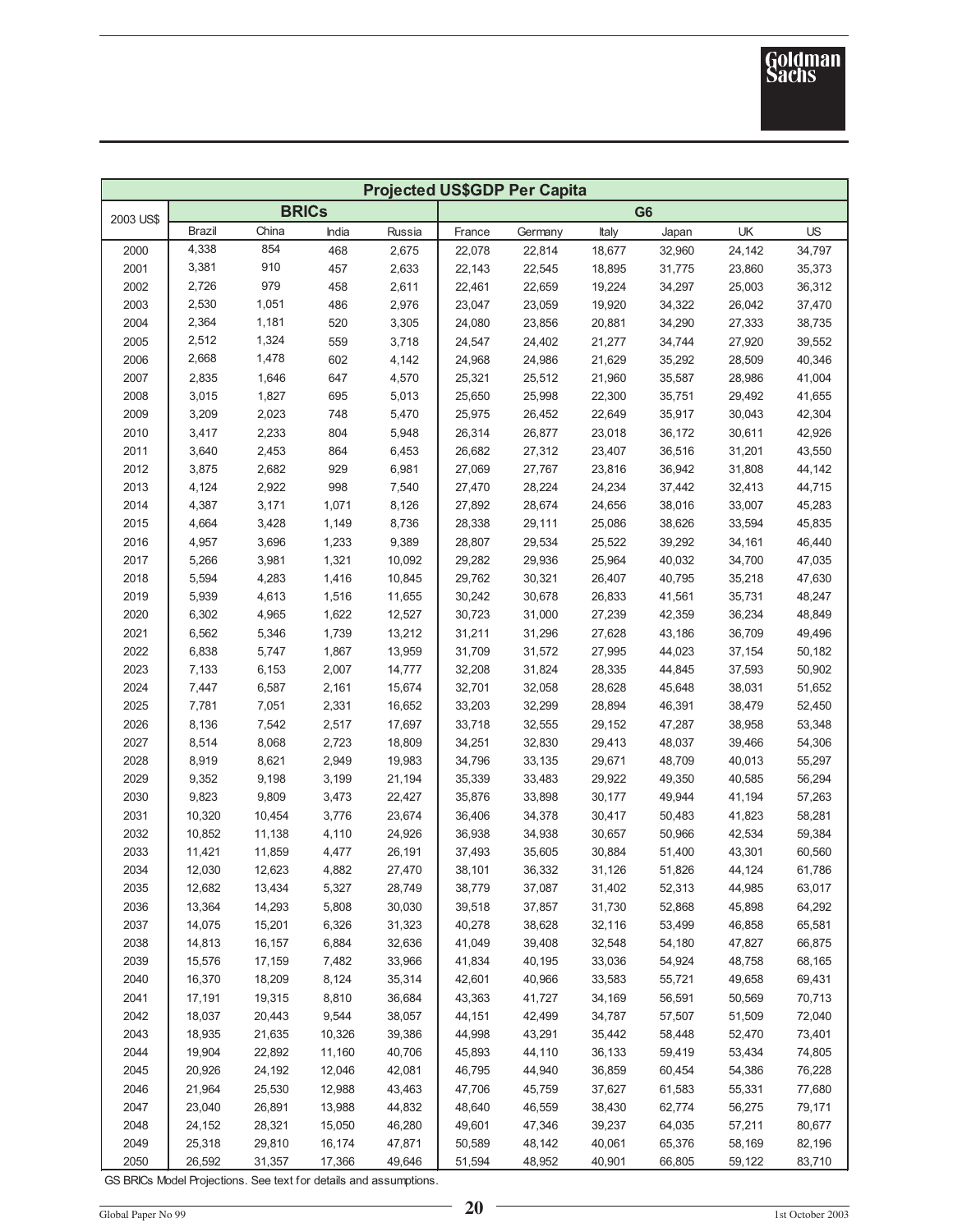| <b>Projected Real GDP Growth</b> |               |              |         |         |         |         |       |         |         |         |
|----------------------------------|---------------|--------------|---------|---------|---------|---------|-------|---------|---------|---------|
| $%$ yoy                          |               | <b>BRICs</b> |         |         |         |         |       | $G6*$   |         |         |
|                                  | <b>Brazil</b> | China        | India   | Russia  | France  | Germany | Italy | Japan   | UK      | US      |
| 2000                             | 4.2           | 8.0          | 5.4     | 10.0    | 4.2     | 2.9     | 3.3   | 2.8     | 3.1     | 3.8     |
| 2001                             | 1.5           | $7.3\,$      | 4.2     | 5.0     | 2.1     | $0.6\,$ | 1.7   | 0.4     | 2.1     | 0.3     |
| 2002                             | 1.5           | 8.2          | 4.7     | 4.3     | 1.2     | $0.2\,$ | 0.4   | 0.1     | 1.9     | 2.4     |
| 2003                             | 1.1           | 8.1          | 5.6     | 6.1     | 0.5     | $0.0\,$ | 0.6   | 2.7     | 1.8     | 2.7     |
| 2004                             | 3.5           | 8.4          | 5.9     | 4.4     | 2.9     | 1.9     | 2.4   | 1.7     | 2.9     | 3.5     |
| 2005                             | 4.2           | 7.9          | $6.2\,$ | 5.8     | 2.3     | 2.3     | 2.0   | 1.4     | 2.4     | 3.1     |
| 2006                             | 4.1           | 7.6          | 6.2     | 5.3     | 2.1     | 2.4     | 1.7   | 1.6     | 2.4     | 2.9     |
| 2007                             | 4.1           | $7.3$        | 6.1     | 4.8     | 1.8     | 2.1     | 1.6   | 0.8     | 2.0     | 2.6     |
| 2008                             | 4.1           | 7.1          | 6.1     | 4.5     | 1.6     | 1.9     | 1.5   | 0.4     | 2.0     | 2.5     |
| 2009                             | 4.2           | 6.9          | 6.1     | 4.3     | 1.6     | 1.7     | 1.5   | 0.4     | 2.2     | 2.5     |
| 2010                             | 4.2           | 6.6          | 6.1     | 4.1     | 1.6     | 1.5     | 1.6   | 0.6     | 2.2     | 2.4     |
| 2011                             | 4.1           | 6.4          | 6.0     | 4.0     | 1.7     | $1.6\,$ | 1.6   | 0.8     | 2.2     | 2.3     |
| 2012                             | 4.1           | $6.0\,$      | 6.0     | 3.8     | 1.7     | 1.6     | 1.6   | 1.0     | 2.2     | 2.2     |
| 2013                             | 4.0           | 5.8          | 5.9     | 3.7     | $1.7\,$ | $1.6\,$ | 1.6   | 1.1     | 2.2     | 2.2     |
| 2014                             | 4.0           | 5.5          | 5.9     | 3.6     | 1.8     | $1.5\,$ | 1.6   | 1.3     | 2.1     | 2.1     |
| 2015                             | 3.9           | $5.2\,$      | 5.8     | 3.5     | 1.8     | 1.4     | 1.6   | 1.3     | 2.1     | 2.1     |
| 2016                             | 3.9           | 5.1          | 5.8     | 3.4     | 1.8     | 1.3     | 1.5   | 1.4     | 2.0     | 2.2     |
| 2017                             | 3.8           | 4.9          | 5.7     | 3.4     | 1.8     | $1.2\,$ | 1.5   | 1.5     | 1.9     | 2.1     |
| 2018                             | $3.8\,$       | 4.8          | 5.7     | 3.3     | 1.8     | $1.2\,$ | 1.5   | 1.5     | 1.8     | 2.1     |
| 2019                             | 3.7           | 5.1          | 5.6     | 3.3     | 1.8     | $1.0\,$ | 1.4   | 1.4     | 1.7     | 2.1     |
| 2020                             | 3.7           | 5.0          | 5.5     | 3.3     | 1.7     | $0.9\,$ | 1.3   | 1.4     | 1.7     | 2.1     |
| 2021                             | 3.7           | 5.2          | 5.6     | 3.3     | 1.7     | $0.8\,$ | 1.2   | 1.5     | 1.6     | 2.1     |
| 2022                             | 3.7           | 4.9          | 5.7     | 3.3     | 1.7     | $0.7\,$ | 1.0   | 1.4     | 1.5     | 2.2     |
| 2023                             | 3.7           | 4.1          | 5.7     | 3.4     | 1.7     | $0.6\,$ | 0.9   | 1.3     | 1.4     | 2.2     |
| 2024                             | 3.8           | 4.2          | 5.8     | 3.5     | 1.6     | 0.5     | 0.7   | 1.2     | 1.4     | 2.3     |
| 2025                             | $3.8\,$       | 4.2          | 5.8     | 3.6     | 1.6     | 0.5     | 0.6   | 1.0     | 1.4     | 2.4     |
| 2026                             | $3.8\,$       | 4.1          | 5.9     | 3.6     | 1.6     | $0.6\,$ | 0.6   | 1.3     | 1.4     | 2.5     |
| 2027                             | $3.8\,$       | 4.3          | 5.9     | 3.6     | 1.6     | $0.6\,$ | 0.6   | 1.0     | 1.5     | 2.6     |
| 2028                             | $3.8\,$       | 4.1          | $6.0\,$ | 3.6     | 1.6     | $0.7\,$ | 0.6   | 0.8     | 1.5     | 2.6     |
| 2029                             | $3.8\,$       | 3.9          | $6.0\,$ | 3.5     | 1.6     | 0.8     | 0.5   | 0.7     | 1.6     | 2.6     |
| 2030                             | 3.9           | 3.9          | 6.1     | 3.4     | 1.5     | 0.9     | 0.5   | 0.6     | 1.6     | 2.5     |
| 2031                             | 3.9           | $3.8\,$      | 6.1     | 3.3     | 1.5     | 1.1     | 0.5   | 0.4     | 1.6     | 2.6     |
| 2032                             | 3.9           | 3.9          | 6.1     | 3.1     | 1.4     | 1.3     | 0.4   | 0.3     | 1.8     | 2.7     |
| 2033                             | 3.9           | 3.8          | 6.2     | 3.0     | 1.5     | $1.6\,$ | 0.4   | 0.2     | 1.9     | 2.8     |
| 2034                             | 3.9           | $3.8\,$      | 6.2     | 2.9     | 1.6     | $1.7\,$ | 0.4   | 0.1     | 1.9     | 2.8     |
| 2035                             | 3.9           | $3.9\,$      | 6.2     | 2.8     | 1.7     | $1.7\,$ | 0.5   | 0.2     | 2.0     | 2.8     |
| 2036                             | 3.9           | 3.9          | 6.1     | 2.7     | 1.8     | 1.7     | 0.6   | 0.3     | 2.0     | 2.8     |
| 2037                             | $3.8\,$       | 3.9          | 6.1     | 2.6     | 1.8     | $1.7\,$ | 0.8   | 0.5     | 2.1     | $2.8\,$ |
| 2038                             | $3.8\,$       | 3.9          | $6.0\,$ | 2.5     | 1.8     | $1.6\,$ | 0.9   | 0.5     | 2.1     | 2.7     |
| 2039                             | 3.7           | $3.8\,$      | 5.9     | $2.5\,$ | 1.8     | $1.6$   | $1.0$ | 0.6     | 1.9     | 2.7     |
|                                  |               |              |         |         |         |         |       |         |         |         |
| 2040                             | 3.6           | 3.7          | 5.8     | $2.4\,$ | 1.7     | $1.5\,$ | 1.2   | 0.7     | 1.8     | 2.6     |
| 2041                             | 3.6           | $3.8\,$      | 5.8     | 2.3     | 1.6     | 1.4     | 1.3   | 0.8     | 1.8     | 2.6     |
| 2042                             | $3.5\,$       | $3.4\,$      | 5.7     | 2.2     | 1.6     | $1.4$   | 1.3   | 0.8     | 1.8     | 2.6     |
| 2043                             | 3.5           | 3.5          | 5.6     | 2.1     | 1.7     | 1.4     | 1.4   | 0.8     | 1.8     | 2.6     |
| 2044                             | 3.6           | 3.5          | 5.5     | 2.0     | 1.7     | 1.5     | 1.4   | 0.8     | 1.8     | 2.6     |
| 2045                             | 3.5           | 3.3          | 5.4     | 2.0     | 1.7     | 1.4     | 1.5   | 0.9     | 1.7     | 2.6     |
| 2046                             | 3.4           | 3.1          | 5.4     | 1.9     | 1.7     | 1.4     | 1.5   | 1.0     | 1.7     | 2.6     |
| 2047                             | 3.4           | 2.8          | 5.3     | 1.8     | 1.7     | 1.3     | 1.5   | 1.1     | 1.6     | 2.6     |
| 2048                             | 3.3           | 2.9          | $5.2\,$ | 1.9     | 1.7     | $1.2$   | 1.5   | 1.2     | 1.6     | 2.6     |
| 2049                             | 3.3           | $2.8\,$      | 5.1     | 2.0     | 1.7     | $1.2\,$ | 1.5   | $1.2\,$ | $1.6\,$ | 2.6     |
| 2050                             | 3.4           | 2.7          | 5.1     | 2.1     | 1.7     | $1.2\,$ | 1.5   | 1.3     | 1.5     | 2.5     |

\*indicative projections made only on the model assumptions described in the text. Not GS official forecasts. GS BRICs Model Projections. See text for details and assumptions.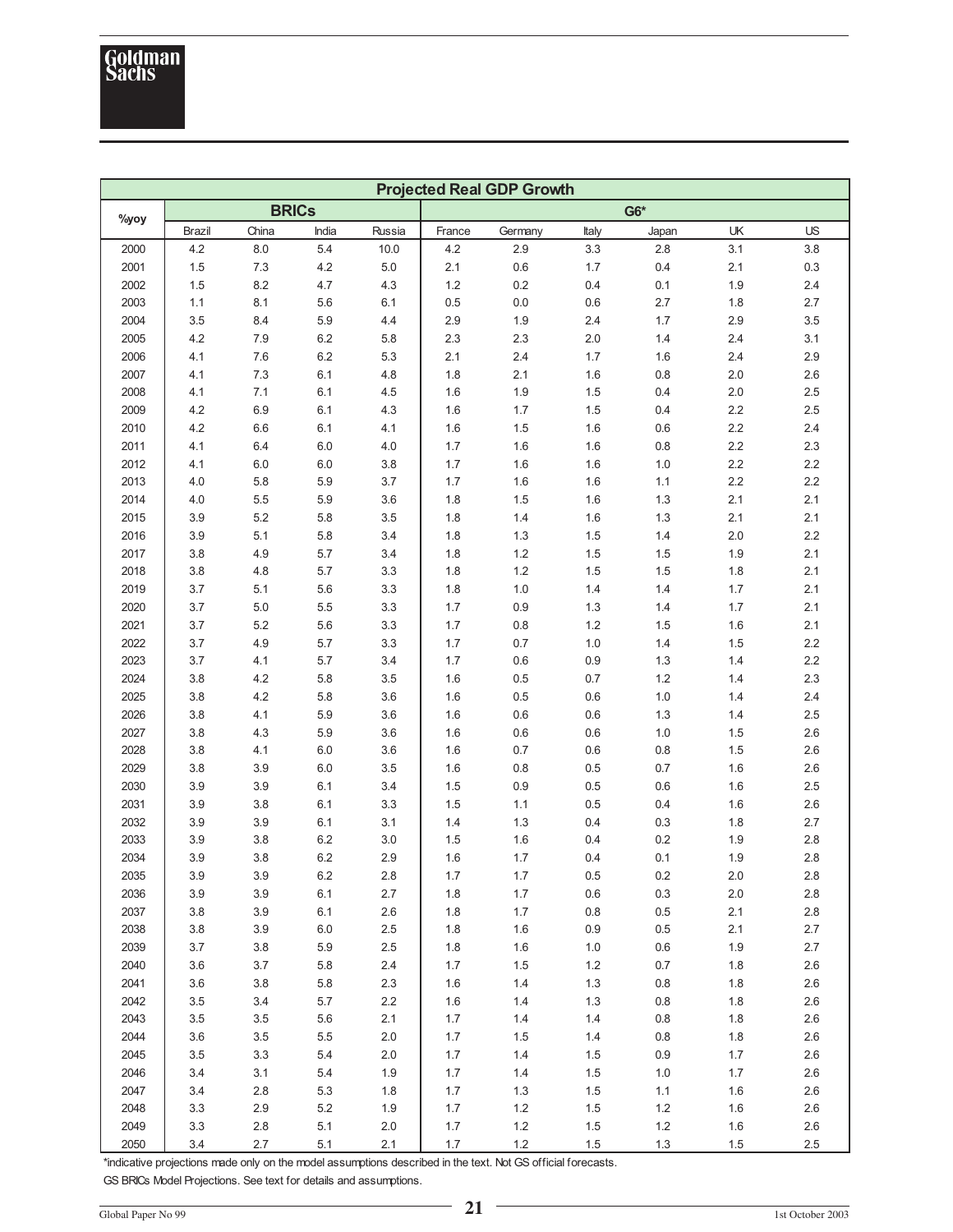We have used the US census' population estimates, which are based on the cohort component population projection method, which follows each cohort of people of the same age throughout its lifetime according to mortality, fertility and migration.

First, fertility rates are projected and applied to the female population in childbearing ages to estimate the number of births every year (see chart). Second, each cohort of children born is also followed through time by exposing it to projected mortality rates. Finally, the component method takes into account any in-migrants who are incorporated into the population and out-migrants who leave the population. Migrants are added to or subtracted from the population at each specific age.

In setting levels for mortality and fertility, available data on past trends provide guidance. For mortality, information concerning programs of public health are taken into account. For fertility, factors such as trends in age at marriage; the proportion of women using contraception; the strength of family planning programs; and any foreseen changes in women's educational attainment or in their labor force participation are factored into the analysis. Assumptions about future migration are more speculative than assumptions about fertility and mortality. The future path of international migration is set on the basis of past international migration estimates as well as the policy stance of countries regarding future international migration flows.

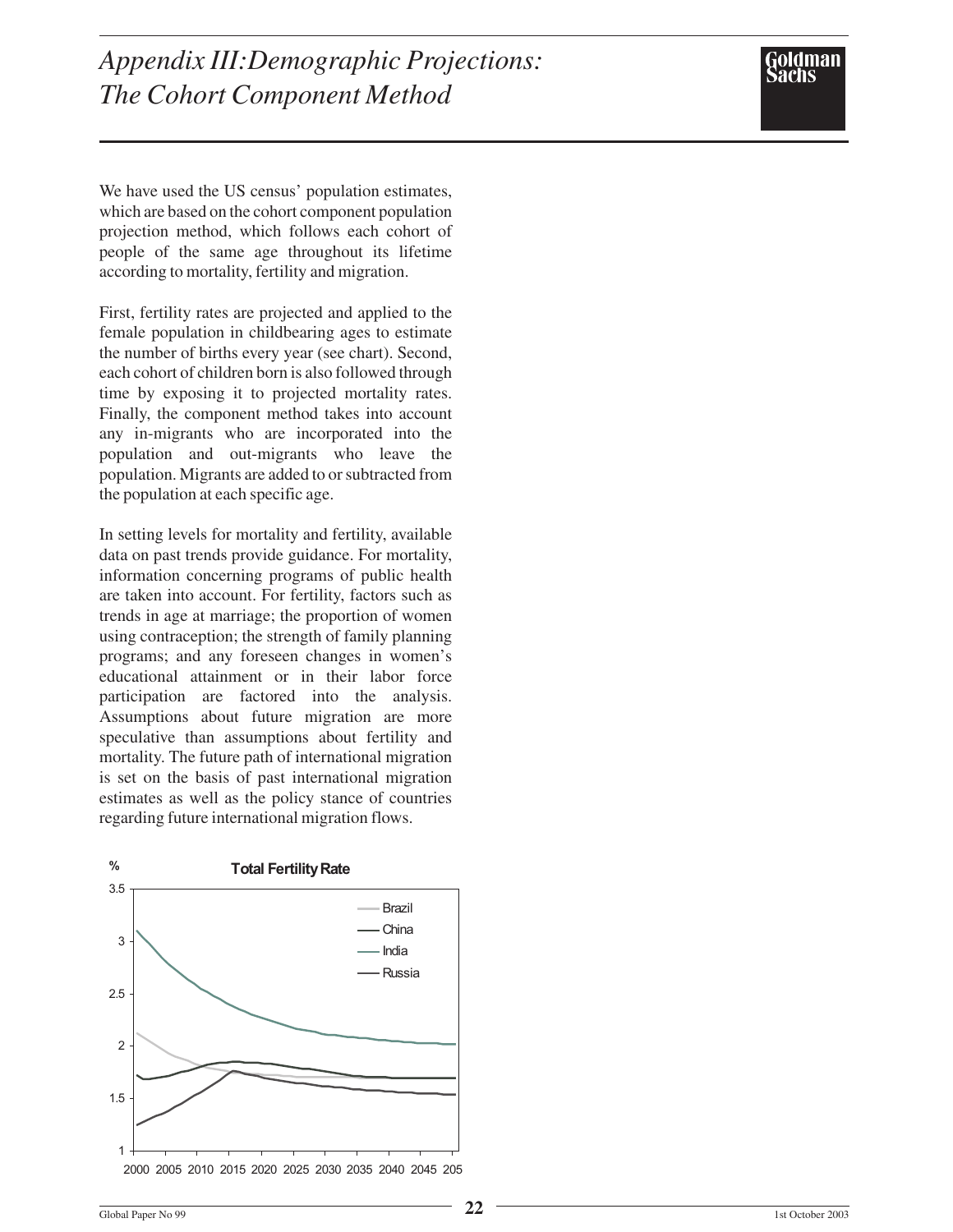# **Recent Global Economics Papers**

| Paper | <b>Title</b>                                                                                                    | <b>Date</b> | <b>Author</b>                                                 |
|-------|-----------------------------------------------------------------------------------------------------------------|-------------|---------------------------------------------------------------|
| 97    | How China Can Help the World                                                                                    | 17-Sep-03   | Jim O'Neill & Dominic Wilson                                  |
| 96    | EU Enlargement: Grow th Impetus or Governance<br>Nightmare?                                                     | 03-Sep-03   | Erik Nielsen                                                  |
| 95    | Getting Globalization Right: Meeting the Challenge of the<br>Century                                            | 23-Jul-03   | Jim O'Neill, Sandra Lawson &<br>Roopa Purushothaman           |
| 94    | Globalization and the Challenge of Reducing World Poverty -<br>A role for the International Financing Facility? | 08-Jul-03   | Lord Griffiths of Fforestfach, Jim<br>O'Neill & Mike Buchanan |
| 93    | South Africa Grow th and Unemployment: A Ten-Year<br>Outlook                                                    | 13-May-03   | Carlos Teixeira & Rumi Masih                                  |
| 92    | The ECB's Monetary Strategy Review: Aligning Words With<br>Actions                                              | 06-May-03   | David Walton & Kevin Daly                                     |
| 91    | Will Germany Avoid Deflation?                                                                                   | 05-Mar-03   | Dirk Schumacher & David Walton                                |
| 90    | Can the UK Achieve a Smooth Transition to EMU?                                                                  | 21-Feb-03   | David Walton & Ben Broadbent                                  |
| 89    | The Challenge of the Century: Getting Globalization Right                                                       | 24-Jan-03   | Jim O'Neill & Roopa<br>Purushothaman                          |
| 88    | New Directions in EU Merger Policy                                                                              | 18-Dec-02   | David Walton                                                  |
| 87    | Will the UK Consumer Boom End in Bust?                                                                          | 11-Dec-02   | Ben Broadbent & Kevin Daly                                    |
| 86    | Forecasting Sw iss Interest Rates: A Hybrid Approach                                                            | 04-Nov-02   | Inês Lopes & Nicolas Sobczak                                  |
| 85    | Germany - Euroland's Dragging Anchor                                                                            | 29-Oct-02   | Dirk Schumacher & David Walton                                |
| 84    | The Equity Risk Premium From An Economics Perspective                                                           | 25-Oct-02   | Jim O'Neill, Dominic Wilson &<br>Rumi Masih                   |
| 83    | Housing and the US Consumer: Mortgaging the Economy's<br><b>Future</b>                                          | 07-Oct-02   | Jan Hatzius                                                   |
| 82    | Central European Equities: Further Outperformance Ahead                                                         | 06-Oct-02   | Jens J. Nordvig-Rasmussen                                     |
| 81    | Europe's Stability Pact: In Need of New Clothes                                                                 | 30-Aug-02   | David Walton                                                  |
| 80    | Fact or Fiction? Estimating the Probability of UK EMU Entry<br>from Financial Markets                           | 28-Jun-02   | Ben Broadbent & Kevin Daly                                    |
| 79    | Adjusted GS-ESS: A User's Manual for Dedicated Investors                                                        | 21-Jun-02   | Alberto Ades & Demian Reidel                                  |
| 78    | In Defence of Efficiencies in Mergers                                                                           | 14-Jun-02   | David Walton                                                  |